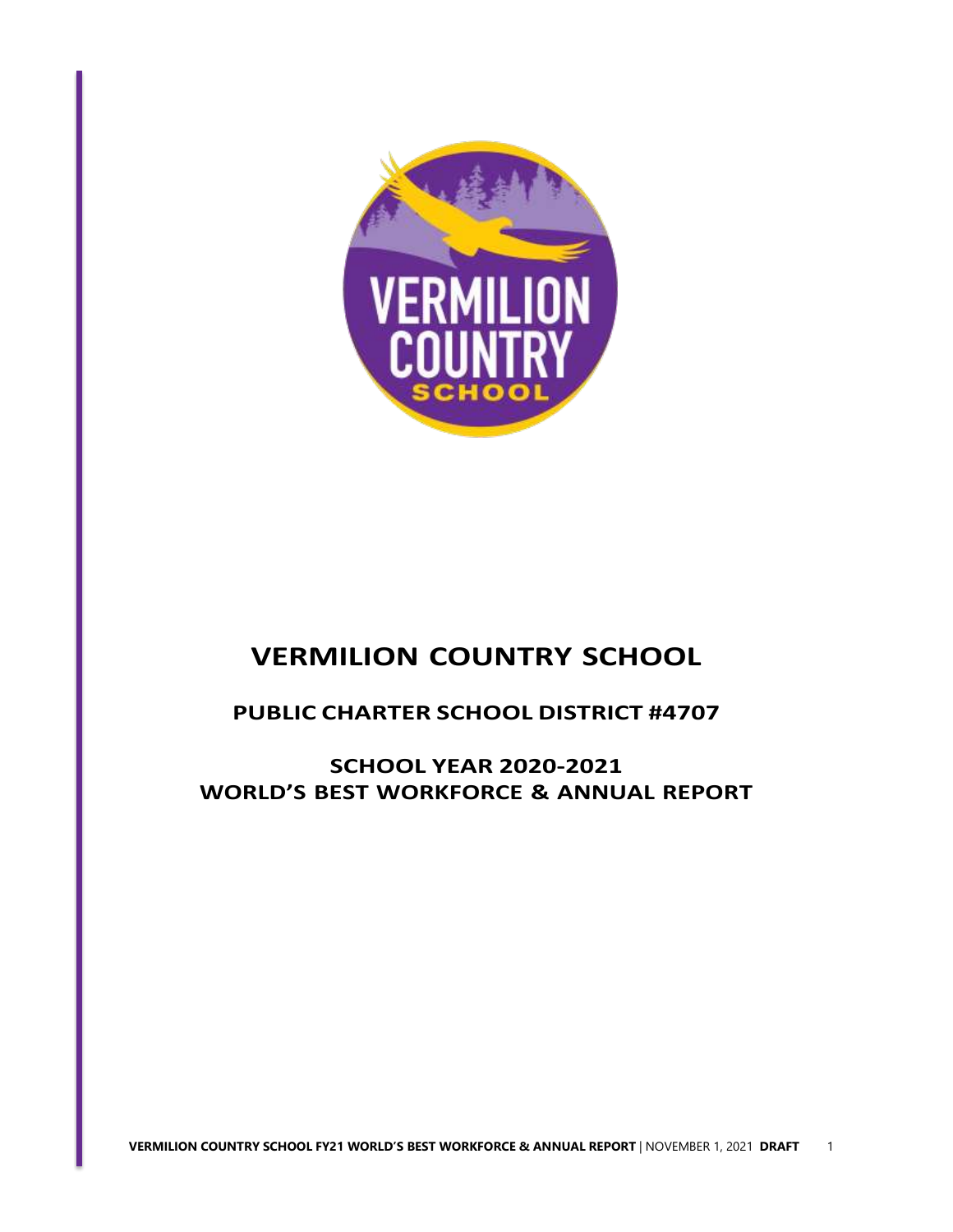# **Table of Contents**

- **1. SCHOOL INFORMATION –** page 3
- **2. IMPLEMENTATION OF PRIMARY AND ADDITIONAL STATUTORY PURPOSES –** page 4
- **3. STUDENT ENROLLMENT & DEMOGRAPHICS –** page 7
- **4. STUDENT ATTENDANCE, ATTRITION & MOBILITY –** page 8
- **5. EDUCATIONAL APPROACH & CURRICULUM –** page 9
- **6. INNOVATIVE PRACTICES & IMPLEMENTATION –** page 10
- **7. ACADEMIC PERFORMANCE: GOALS & BENCHMARKS –** page 11
- **8. EDUCATIONAL EFFECTIVENESS: ASSESSMENT & EVALUATION –** page 16
- **9. STUDENT & PARENT SATISFACTION –** page 17
- **10. ENVIRONMENTAL EDUCATION –** page 18
- **11. GOVERNANCE & MANAGEMENT –** page 20
- **12. STAFFING –** page 23
- **13. OPERATIONAL PERFORMANCE –** page 25
- **14. FINANCES –** page 27
- **15. FUTURE PLANS –** page 29
- **16. SAFE LEARNING PLAN DESCRIPTION AND REFLECTION ON IMPLEMENTATION –** page 29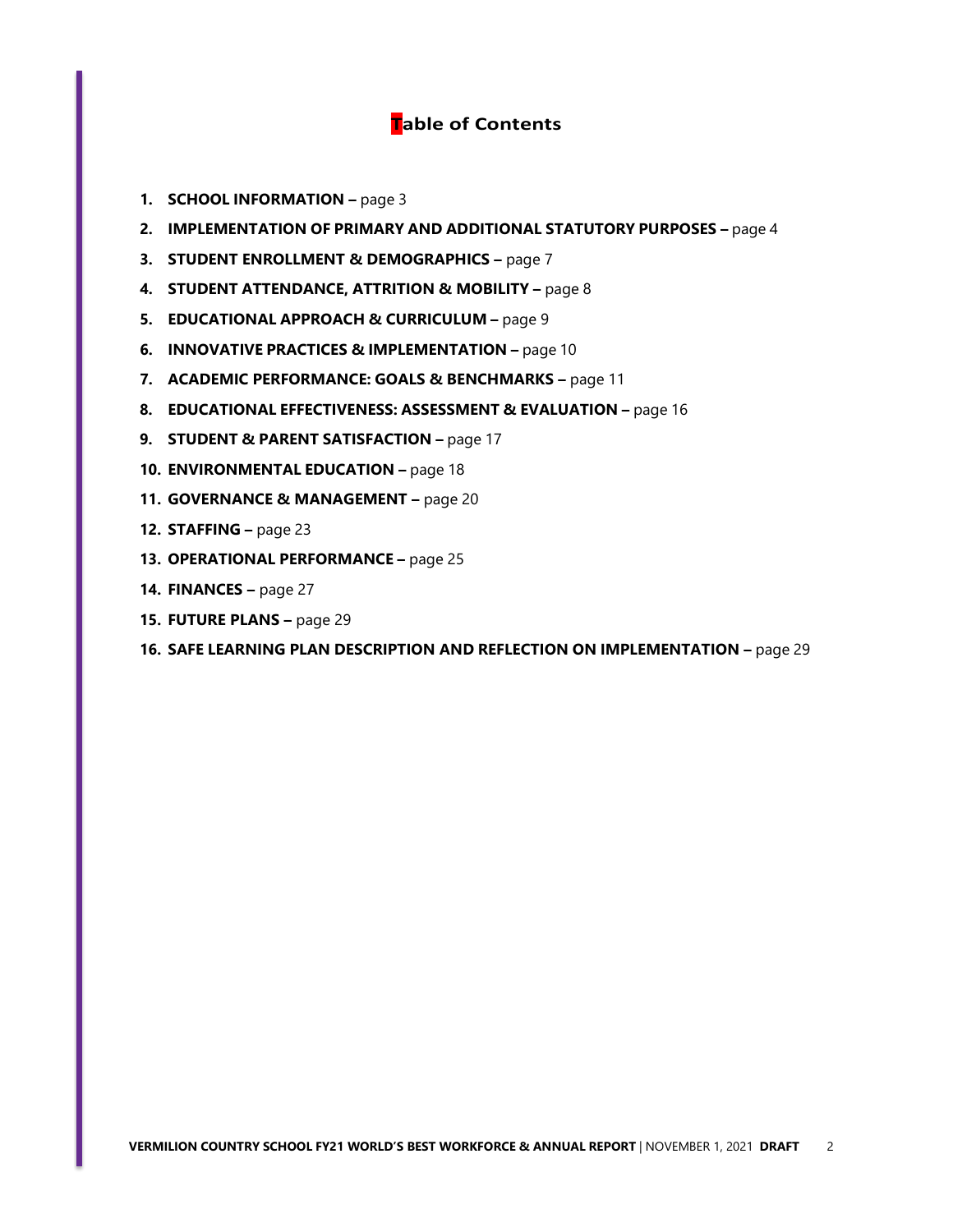# **1. School Information**

### **CONTACT INFORMATION**

Vermilion Country School 1 Enterprise Drive, PO Box 629 Tower, MN 55790

218-753-1246 [info@vermilioncountry.org](mailto:info@vermilioncountry.org) vermilioncountry.org

### **GRADES SERVED**

Vermilion Country School (VCS) serves grades 7-12.

### **YEAR OPENED**

2013

### **MISSION AND VISION**

**Mission:** Developing successful adults with skills to enrich their communities and the environment.

**Vision:** Developing autonomy, fostering hope, building relationships, and becoming agents of change: enriching ourselves, our communities, and the world.

**Actions:** Collaborate, Discover, Reflect, Find Your Place

### **AUTHORIZER INFORMATION**

On February 6, 2018, the Osprey Wilds Charter School Division recommended the Osprey Wilds Board of Directors renew the charter contract of Vermilion Country School for a full term of five years (July 1, 2018-June 30, 2023), giving the school authority to provide instruction to students in grades 7-12 in the manner set forth in its Application for Charter Reauthorization, with a total enrollment of up to 55 students.

The authorizing mission of Osprey Wilds is to ensure quality academic and environmental literacy outcomes for students in Minnesota by conducting effective oversight and evaluation of its authorized schools, providing strategic support to schools, and making informed and merit-based decisions about its portfolio of charter schools.

The authorizing vision of Osprey Wilds is to authorize a portfolio of high performing charter schools that instill a connection and commitment to the environment in their school communities, while working towards a healthy planet where all people live in balance with the Earth.

Erin Anderson, Director of Charter School Authorizing Osprey Wilds Environmental Learning Center Charter School Division 1730 New Brighton Blvd Suite 104, PMB 196 Minneapolis, MN 55413

(612) 331-4181 https://ospreywilds.org/charter-school-division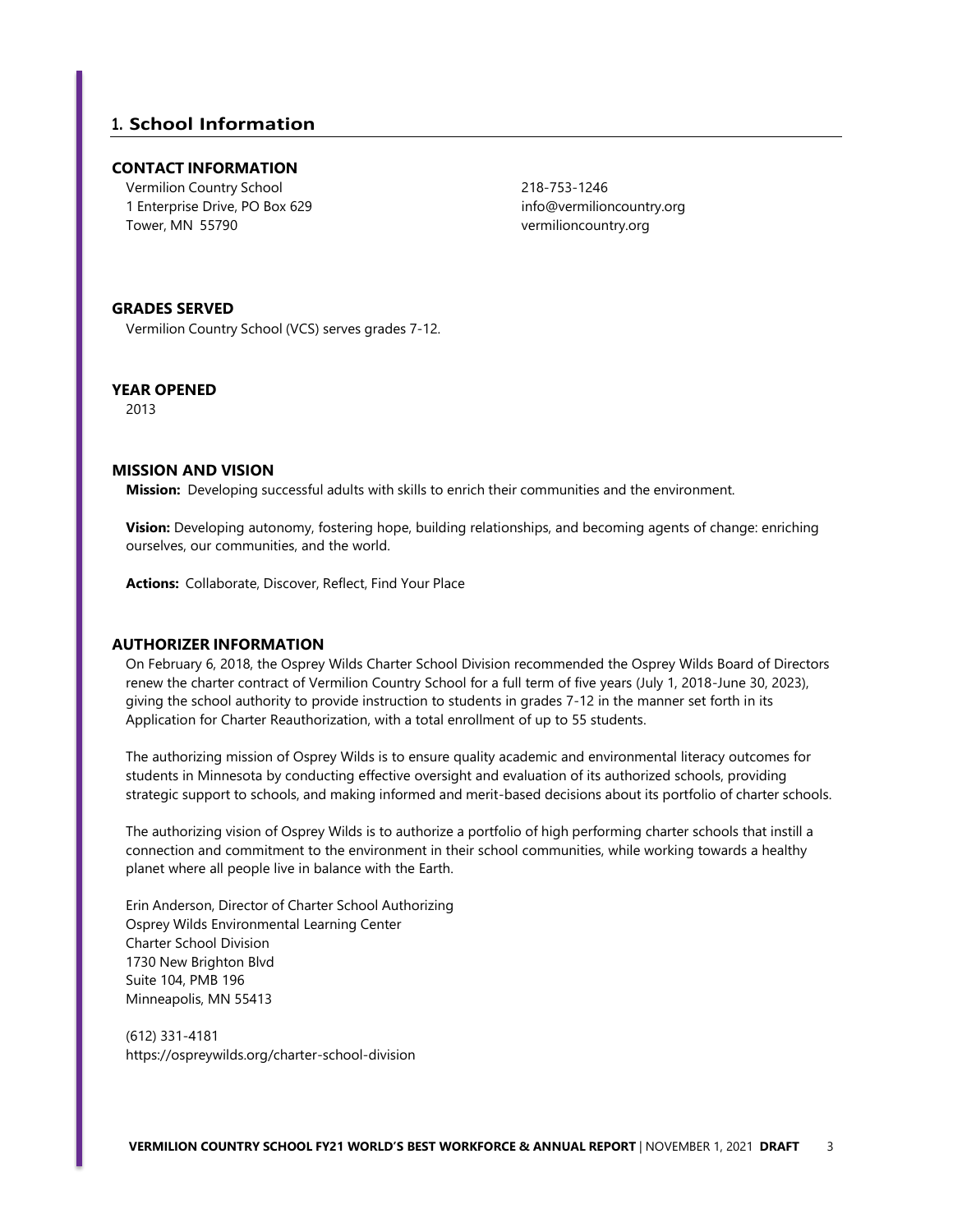# **2. Implementation of Primary and Additional Statutory Purposes**

The primary purpose of Vermilion Country School is to improve all pupil learning and all student achievement. The school will report its implementation of this primary purpose in its annual report.

The educational program will be targeted, but comprehensive, focusing on state and national academic standards, and designed with flexibility to allow instructional decisions to be made expressly for individual students.

The program will be reviewed and refined on an ongoing basis.

The overall instructional program will incorporate the following major components:

**Standards** – The concepts, skills and information which allow focus and alignment of the instructional program across the grade levels.

**Assessment** - Multiple and varied measures through which students, staff, parents and the broader community are informed of student progress and achievement relative to the goals and standards for student learning.

- A comprehensive, standards-based assessment system
- Formative assessments will be used to engage students in learning by setting goals, tracking their own progress and taking the necessary steps to move forward in their learning.
- Growth goals will be set for all students, progress will be monitored, and the student progress data will analyzed by the staff. The staff will use the information from the analysis of student progress data to plan next instructional steps for each student.
- Student performance data from multiple measures will be used to:
	- Inform students, parents, and staff of individual student learning needs
	- Place students in appropriate groups and courses
	- Focus/refocus instruction to address the needs of individual students
	- Inform program refinement efforts, curriculum review, and professional development
- Parents will be kept informed of their child's progress through clear and timely information from the school staff.
- Small class size to promote a safe, nurturing environment and lower student-teacher ratio.
- Small group work developing critical-thinking and problem-solving skills as students work together rather than compete against each other.
- Honoring life skills, stewardship and leadership opportunities through a habit of community service which includes regular scheduled events that benefit many in our community, young and old as well as meeting state standards and college and career readiness.
- Multi-grade 7-12 students use inquiry learning in a variety of collaborations with local agencies, community experts, volunteers and cross-curricular activities.
- Cohesive staff team teaching and layering curricular concepts to meet all student levels
- An advisor-to-student ratio of approximately 1:10 in most academic settings takes place in open classrooms. This ensures cultural responsiveness, positive behavior, and fair treatment of student-to-student, staff-tostudent student-to-staff and staff-to-staff.
- Technology Students use their own school-issued laptop and VCS uses school wide Google platforms including docs, sheets, calendar, classroom, forms, sites, and email. Grades and attendance are available online through JMC for students and parents to access at their convenience.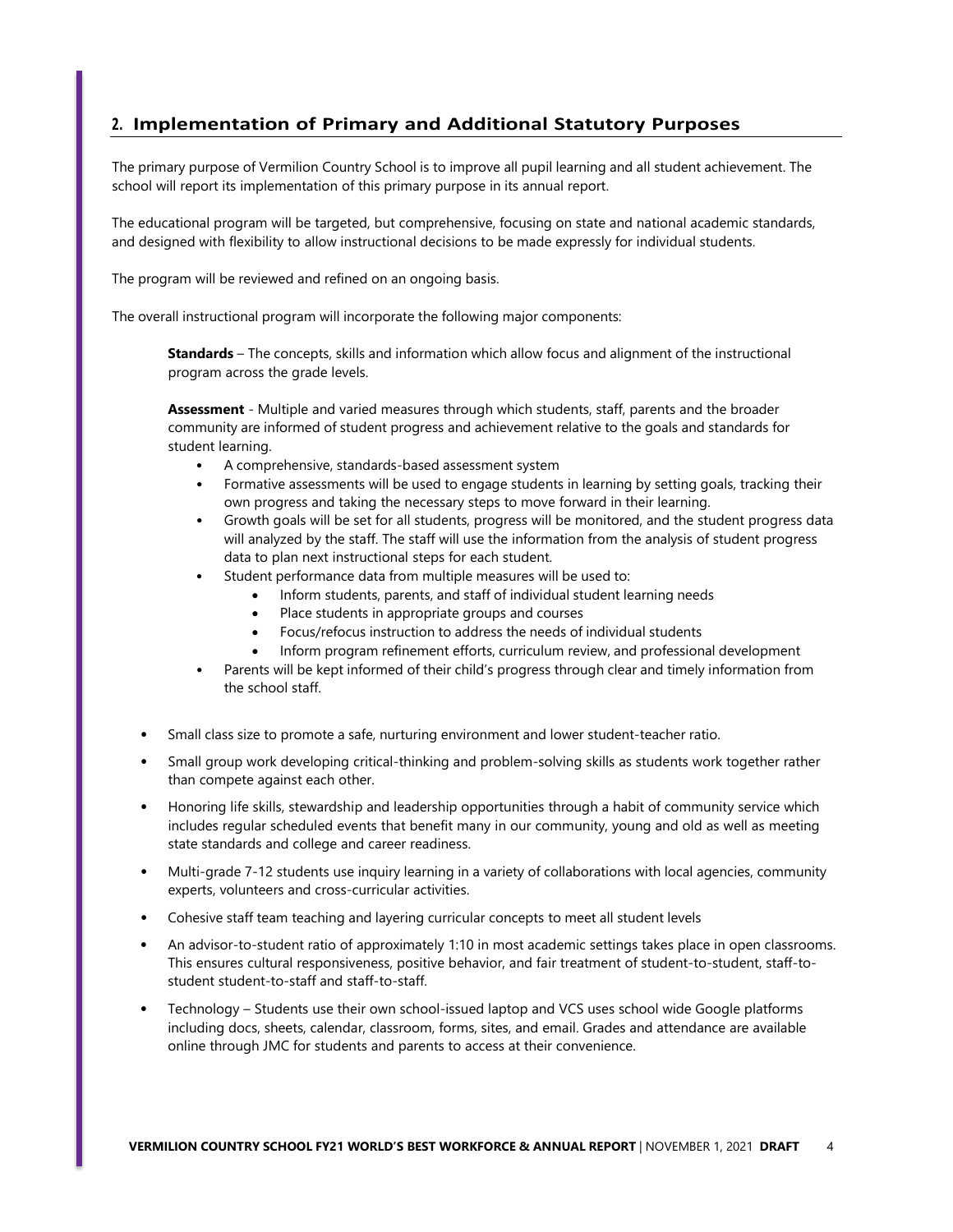- Weekly school-wide team-building activities to strengthen emotional security and interdependence resulting in ready-to-learn culture. Within classes, using the latest brain research techniques with common language shared from school-wide social skills work.
- Student-led activities and student-led academics are offered, allowing voice and choice, along with built-in opportunities to make a difference in our school climate and our wider community.

The additional purposes of Vermilion Country School are to:

- Increase learning opportunities for all pupils.
- Create new professional opportunities for teachers, including the opportunity to be responsible for the learning program at the school site.

The school will report its implementation of these additional purposes in its annual report.

### **1) INCREASING LEARNING OPPORTUNITIES FOR ALL PUPILS**

VCS operates in an area with rich learning opportunities in environmental education and local economics in forestry/mining that haven't always been used to the full potential by the local school district. VCS staff will capitalize on these opportunities and design program elements to use these resources to the benefit of the students.

The 2020-2021 school year continued the "My Space" observations. Unfortunately, due to COVID-19, field trips and professionals/community experts could not be utilized. Once the COVID-19 pandemic is passed, VCS will resume field trips which provide more real-world situations for students to see, thus increasing their understanding and learning opportunities as relates back to the classroom.

#### **Learning through community service**

Community service is a key element in both the vision and the mission of VCS and the staff see almost limitless opportunity for expanding learning opportunities for students, particularly outside of the classroom, through community service. As part of our educational plan, we intend to incorporate community service into the students' individual learning plans and elements of environmental education to provide potential college and career opportunities that are available in this region. Our view is that giving back to the community is important, but it is also important for students to see careers beyond minimum wage retail options.

Due to the COVID-19 pandemic, community service in 2020-2021 consisted only of the highway cleanup project.

#### **Utilization of community-based assets**

The work of the small rural school is no longer to emulate the urban or suburban school, but to design a learning environment that truly serves the needs of its community's young people by utilizing the multitude of learning assets and possibilities within the community. The Tower-Soudan area is home to many valuable educational assets that have not been well-utilized by the traditional public school but will be utilized extensively by VCS in order to increase learning opportunities. Such assets include the Department of Natural Resources area headquarters, located in Tower, which maintains staff across a wide range of natural resource disciplines, the new Lake Vermilion State Park, the Soudan Underground Mine State Park, the Bois Forte Heritage Center and Museum, the University of Minnesota's Underground Science Laboratory in Soudan, the Superior National Forest, Vermilion Community College as well as community residents with particular expertise. The school will take full advantage of all of these for students to develop an understanding of home; its social structure, its history, its economy, its music, its art, and its ecology.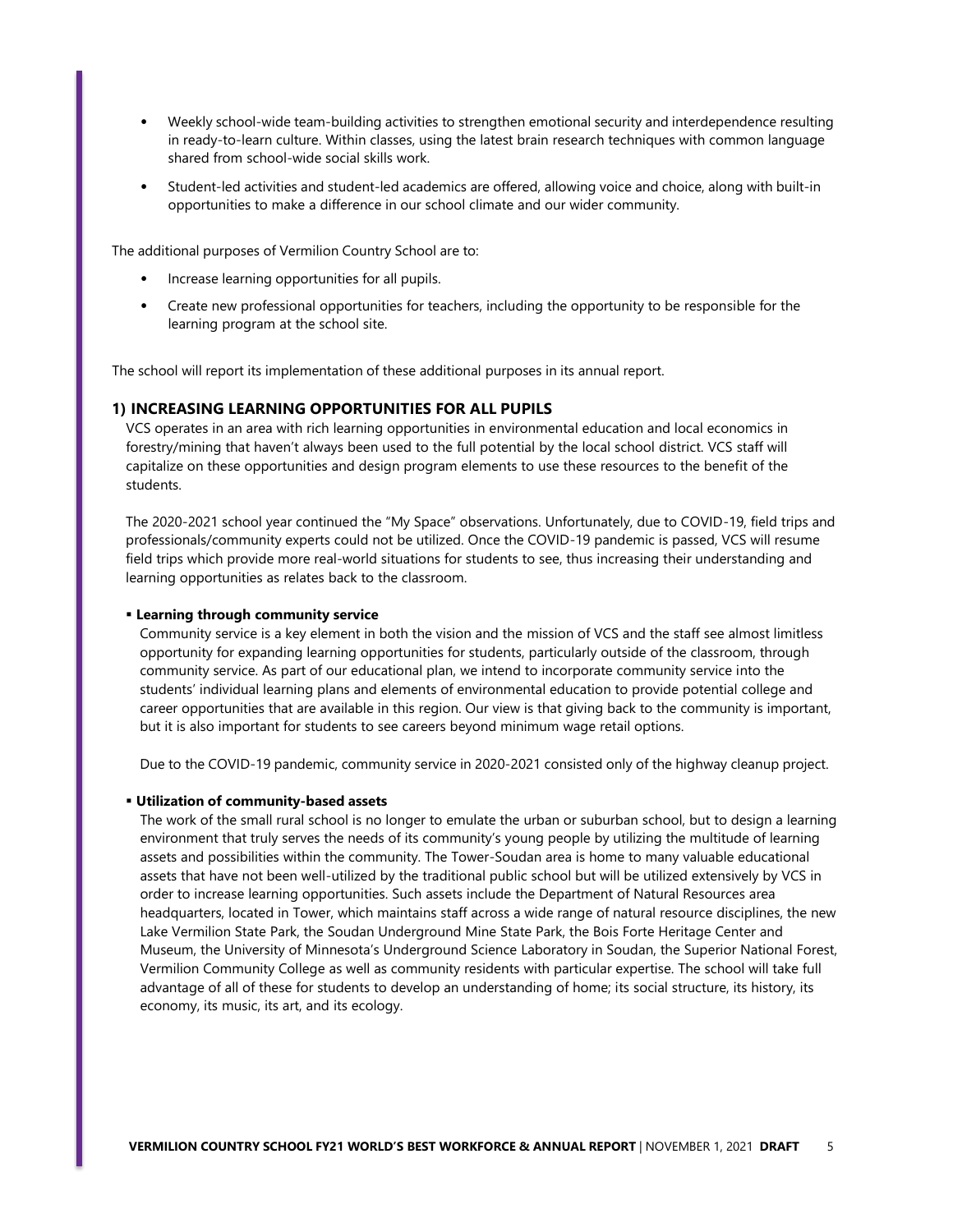# **2) CREATING NEW PROFESSIONAL OPPORTUNITIES FOR TEACHERS, INCLUDING THE OPPORTUNITY TO BE RESPONSIBLE FOR THE LEARNING PROGRAM AT THE SCHOOL SITE**

Advisors will be responsible for the curriculum used in the various courses. Advisors continually collaborate with each other regarding cross-learning opportunities.

# **3. Student Enrollment & Demographics**

### **STUDENT ENROLLMENT**

Enrollment continues to be a challenge for the school. Marketing efforts included additional Facebook advertising and monthly flyers in a local newspaper.

| <b>Number of Students Enrolled</b>                   | 2019-20 | 2020-21 | 2021-22 (est.) |
|------------------------------------------------------|---------|---------|----------------|
| 7th Grade                                            |         |         |                |
| 8th Grade                                            |         |         |                |
| 9th Grade                                            |         |         |                |
| 10th Grade                                           |         | b       |                |
| 11th Grade                                           | 9       | 8       |                |
| 12th Grade                                           |         | 12      |                |
| <b>Total</b>                                         | 31      | 38      | 25             |
| <b>Total ADM (Average Daily Membership) for year</b> | 31.41   | 30.88   |                |

# **STUDENT DEMOGRAPHICS**

Vermilion Country School has students from multiple communities in the region. The region features small towns with mostly white and American Indian populations. The demographic is mostly lower socioeconomic, and our school population has a slightly higher than average special education makeup due to the alternative nature of the school.

| <b>Demographic Trends</b>      | 2019-20 | 2020-21 | 2021-22 (est.) |
|--------------------------------|---------|---------|----------------|
| <b>Total Enrollment</b>        | 31      | 38      | 25             |
| Male                           | 13      | 17      | 10             |
| Female                         | 18      | 21      | 15             |
| Special Education              | 8       | 10      |                |
| <b>English Learners</b>        |         | 0       |                |
| Free/Reduced Priced Lunch      | 24      | 29      | 25             |
| Black, not of Hispanic Origin  |         | O       |                |
| Hispanic/Latino                |         |         |                |
| Asian/Pacific Islander         |         |         |                |
| American Indian/Alaskan Native |         | 11      |                |
| White, not of Hispanic Origin  | 24      | 27      | 18             |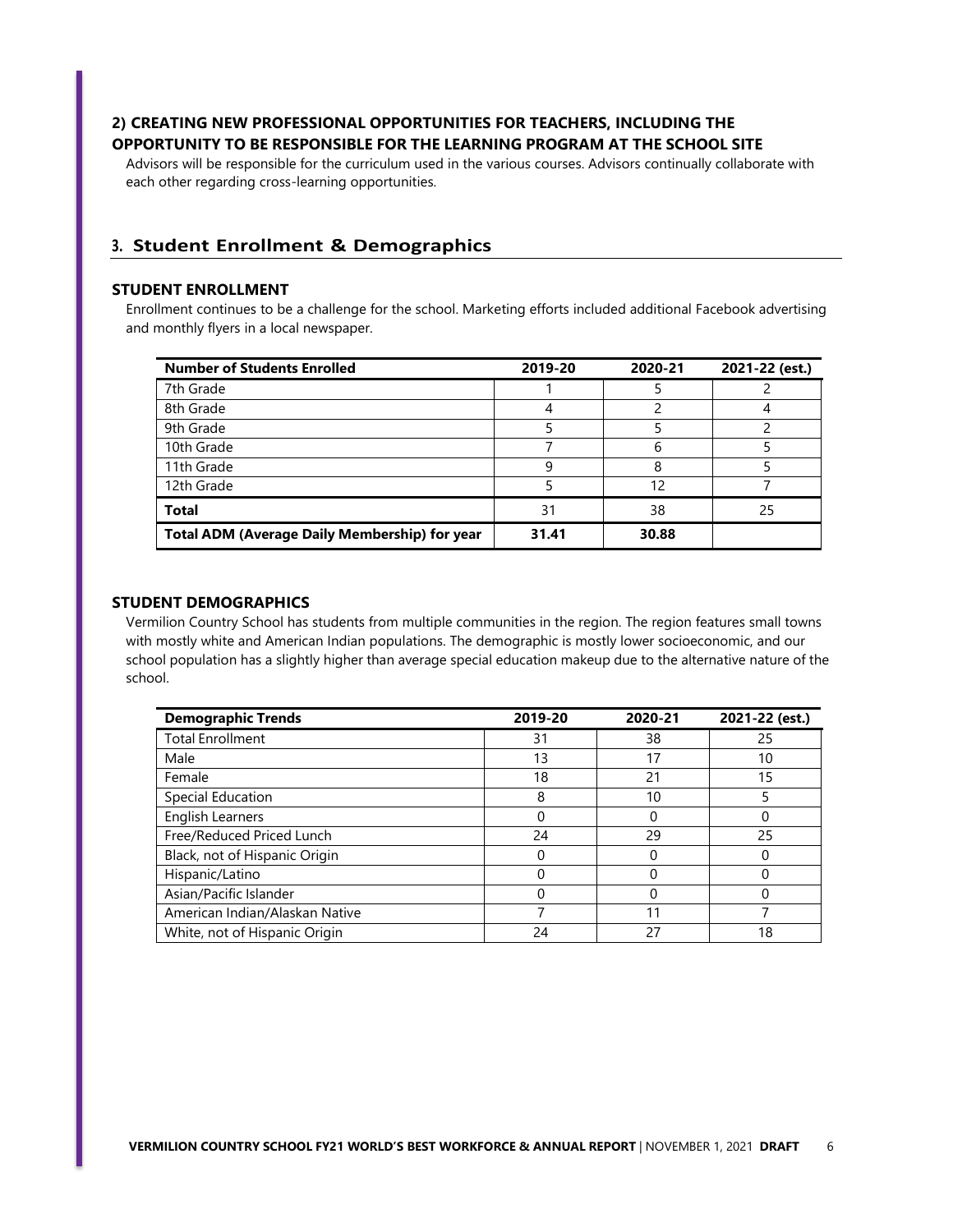# **4. Student Attendance, Attrition & Mobility**

### **STUDENT ATTENDANCE**

The coronavirus pandemic caused VCS to shift its learning model multiple times throughout the school year. Initially, VCS started full days, in-person, however, due to either county infection rates, or staff exposure, VCS had to switch to full-distance learning. By late February/early March, VCS was operating in a hybrid mode (some days inperson, some days distance). Student attendance on distance learning days was poor.

Consistent Attendance is a measure of students who attend school on a regular basis and are not frequently absent. A student is considered consistently attending if they attend more than 90 percent of the time the student is enrolled during the year.

|                                         | 2018-19 | 2019-20 | 2020-21 |
|-----------------------------------------|---------|---------|---------|
| <b>Consistent Attendance Percentage</b> | 36.1%   | 38.7%   | 16.7%   |

# **STUDENT ATTRITION**

Student attrition rates were higher than our goal of 65%. In the upcoming years, we anticipate a 70% attrition rate based on the number of students that are on track to graduate and the academic, culture, and discipline team's efforts to work with students, parents, and the community to increase student retention.

| Percentage of students who were continuously enrolled between October 1 of<br>the 2019-2020 school year and October 1 of the 2020-21 school year. | 82% |
|---------------------------------------------------------------------------------------------------------------------------------------------------|-----|
|                                                                                                                                                   |     |
| Percentage of students who continued enrollment in the school from<br><b>Spring 2020 to October 1, 2020.</b>                                      | 82% |

# **STUDENT MOBILITY**

|         | Summer<br><b>Transfers In</b> | Number of<br>students * | Mid-year<br><b>Transfers In</b> | Mid-year<br><b>Transfers Out</b> | <b>Total Mid-year</b><br><b>Transfers</b> | <b>Mobility</b><br>Index ** |
|---------|-------------------------------|-------------------------|---------------------------------|----------------------------------|-------------------------------------------|-----------------------------|
| 2017-18 |                               | 57                      | 0                               |                                  |                                           | 12%                         |
| 2018-19 |                               | 54                      | 13                              | 16                               | 29                                        | 53%                         |
| 2019-20 |                               | 39                      | 8                               | 11                               | 19                                        | 49%                         |
| 2020-21 |                               | 38                      | 10                              | 5.                               | 15                                        | 40%                         |

\* As of October 1

\*\* Total mid-year transfers divided by number of students on October 1.

| Percentage of students who were enrolled for 95% or more of the 2020-21 | 71% |
|-------------------------------------------------------------------------|-----|
| school year.                                                            |     |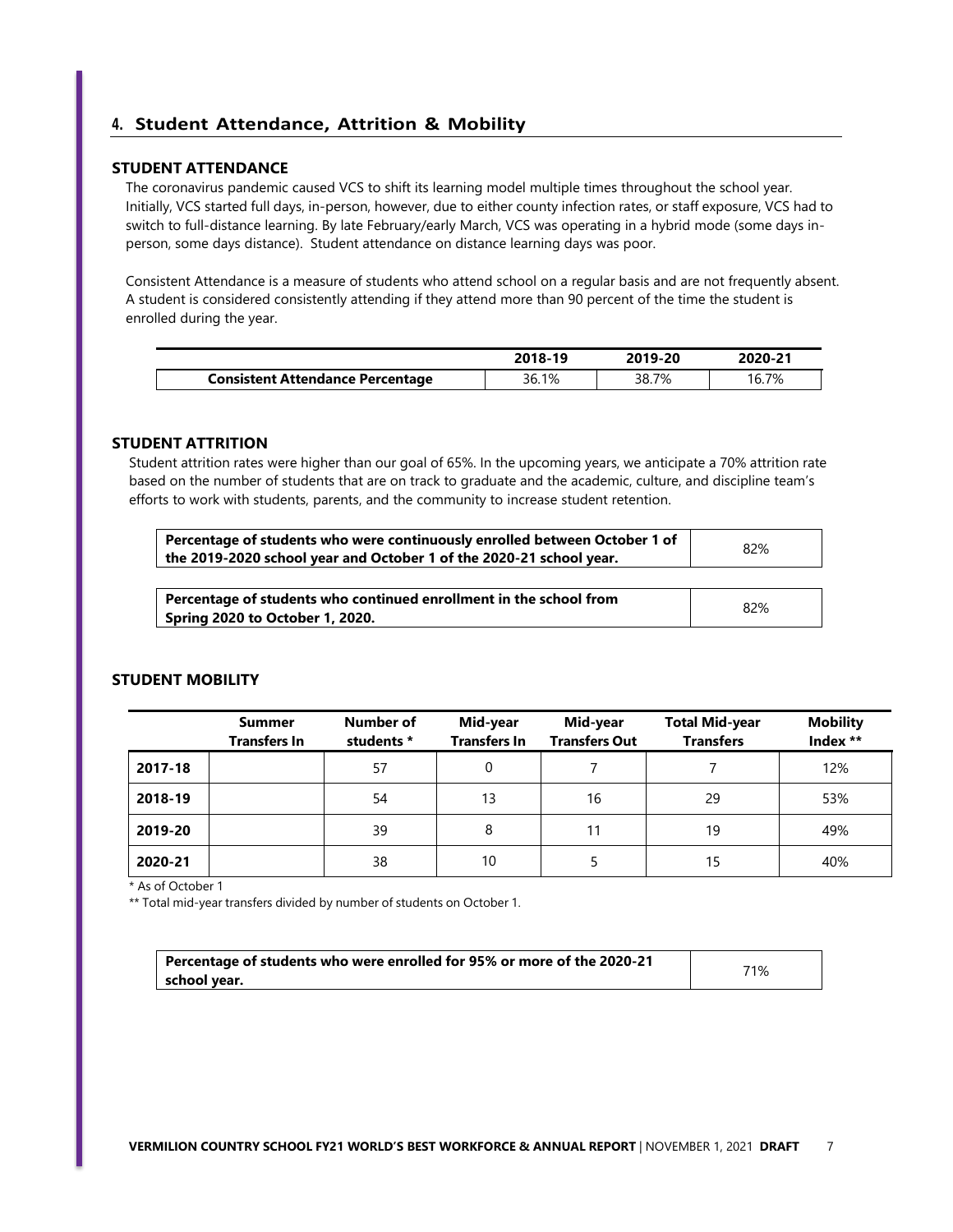# **5. Educational Approach & Curriculum**

At Vermilion Country School, we encourage students to articulate their passions, while we leverage their interests to fit curriculum content. This is particularly important for students who have had negative experiences in school and are turned off traditional learning. When students' curiosity is activated, teaching and learning flow naturally and become fun! Fun environments increase opening student's mind up to trying new things and making new connections. As educators, our role is to tap into this natural drive and help direct it towards healthy and positive paths.

At Vermilion Country School, equal attention is paid to a balance of priorities: intellectual, physical, emotional, and social. Students today are graduating into a turbulent world, where a hurricane of change, shock and disruption is now the norm. In addition to overcoming academic challenges, we also strive to help students engage and develop their strengths to lead, and really live and enjoy, a well-lived life.

Students have opportunities to build their resources, develop new skills, and discover their talents. These experiences encourage self-reflective behavior and strengthen relationships to family and the wider community. Living these principles inspires hope and leads to promising futures rich with dignity, purpose, and life & career options.

Special Education in the 2020-21 school consisted of two special education teachers sharing the responsibility and three paraprofessionals. There were 8 special education students for most of the year.

VCS has no English Learner program or students needing services.

VCS requires 24 credits for high school graduation including:

 credits Math credits Language Arts credits Science 3.5 credits Social Studies credit in Fine Arts credit in PE/Health credit in Environmental Education 7.5 credits in Electives

# **6. Innovative Practices & Implementation**

### **ADVISORY MODEL**

William Butler Yeats once said, "Education is not the filling of a pail, but the lighting of a fire." This spark of curiosity is at the heart of our approach at Vermilion Country School. Studies show that children learn best when they feel personally engaged and find their work interesting and meaningful. This state of 'optimal experience' – or, 'Flow' – occurs when children's skills/talents match the challenge at hand. We work to help each student find their own unique 'sweet spot', where they're leveraging their talents & strengths and learning becomes fun.

We facilitate this experience by either adjusting the challenge or boosting the skills. We offer a number of adaptations for students depending on individual need.

Our Advisory Model provides students an opportunity to learn and explore what their talents are, what interests they may have, along with providing them a curriculum of overcoming obstacles.

### **PERSONAL LEARNING PLANS**

Each student at VCS sets goals for themselves to achieve over the course of the school year. These goals are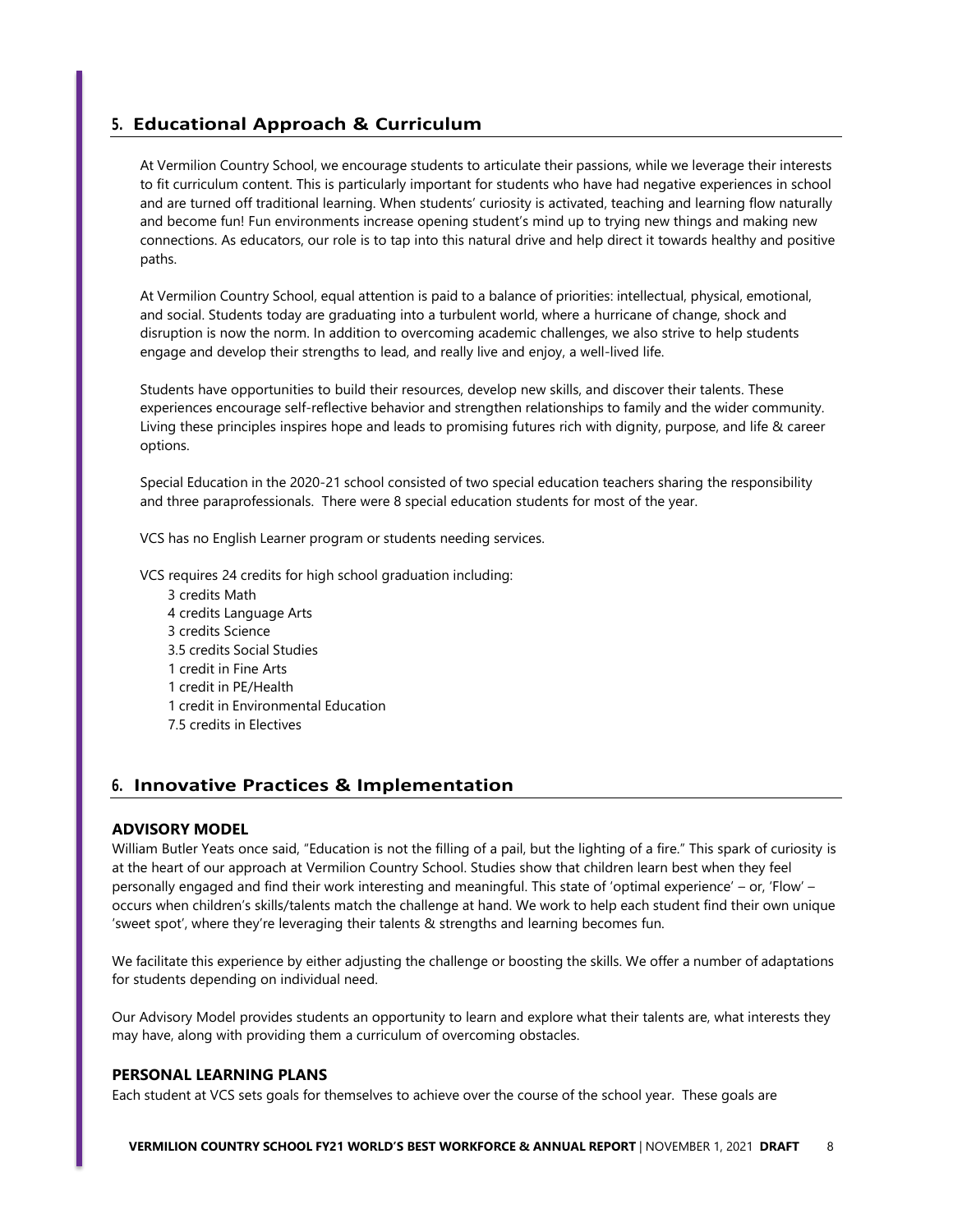reinforced by their Advisor and their classroom teachers. Others may also be a part of this team depending on the student's need; paras who work closely with the student, special education teachers, or grandparents have been a part of student's teams.

To ensure plans reflect the student as a whole and best help a team set goals and develop a plan to achieve them PLP's expectations have been expanded to include Reading Plans, Writing Plans, short- and long-term goals, testing results (NWEA, MCA) with plans to address areas of strength and weaknesses, and fitness plans.

# **7. Academic Performance: Goals & Benchmarks**

Examining goals based solely on numbers when VCS is such a small school, it is very difficult to extract any sort of useful conclusions from the data. When a testing group is under 20 students, even a single student can vastly shift the overall scoring of the whole school. So, when reading this section, it is wise to keep that in mind that only the most general conclusions can be drawn. Changes are constantly being put into place to address some of these findings.

Due to the coronavirus pandemic, standardized testing was suspended as the entire state switched to distance learning in early March and stayed in that learning mode through the end of the school year. Accountability data from ACCESS, MCA, and MTAS was disrupted in FY21 due to COVID-19 related school closures, switching between inperson instruction and distance learning. As a result, data routinely required in the school's annual report will be unavailable.

The Minnesota Department of Education (MDE) does not support widely comparing 2021 state assessment results to previous years or trend data without the appropriate context and considerations, and it is reasonable to expect statewide assessment performance to be different than previous years.

# **PROGRESS ON ACNW CONTRACTUAL ACADEMIC GOALS & WBWF ALIGNMENT**

### **Educational Approach and Curriculum**

The educational program will be targeted, but comprehensive, focusing on state and national academic standards, and designed with flexibility to allow instructional decisions to be made expressly for individual students.

### **Reading, Writing, and Math**

We strive to engage in math skills in projects wherever possible but also address math through coursework in teacher-led math courses. Students are assessed when they begin the program, and the program continuously adjusts to ensure they are learning at their level. Each student is placed in their grade-level class, with adjustments made as needed. Students' progress is monitored by their advisor on a regular basis. Students are expected to meet end-of-year progress goals, which are pegged to mastering a significant portion of the required standards. Students who excel can progress to the next level of math once they meet their goals, and students who need extra assistance are given personal attention.

Our intervention teachers provide services in both reading and math. Reading and writing are incorporated into all VCS Projects. Students learn strategies to read non-fiction pieces through research and advisory activities. Since student research is an integral part of the project-based learning process, students are exposed to a wide variety of reading materials. Students were required to use a variety of sources for their research, both traditionally published sources and on-line materials. As the school builds its own library resources, student interest and needs are the driving forces behind our book-purchasing decisions. Each student has a reading plan developed with his or her academic team that determines goals for growth and materials that will be read. Every student also develops a writing plan throughout the year that addresses areas for growth.

### **WORLD'S BEST WORKFORCE (WBWF) GOAL AREAS**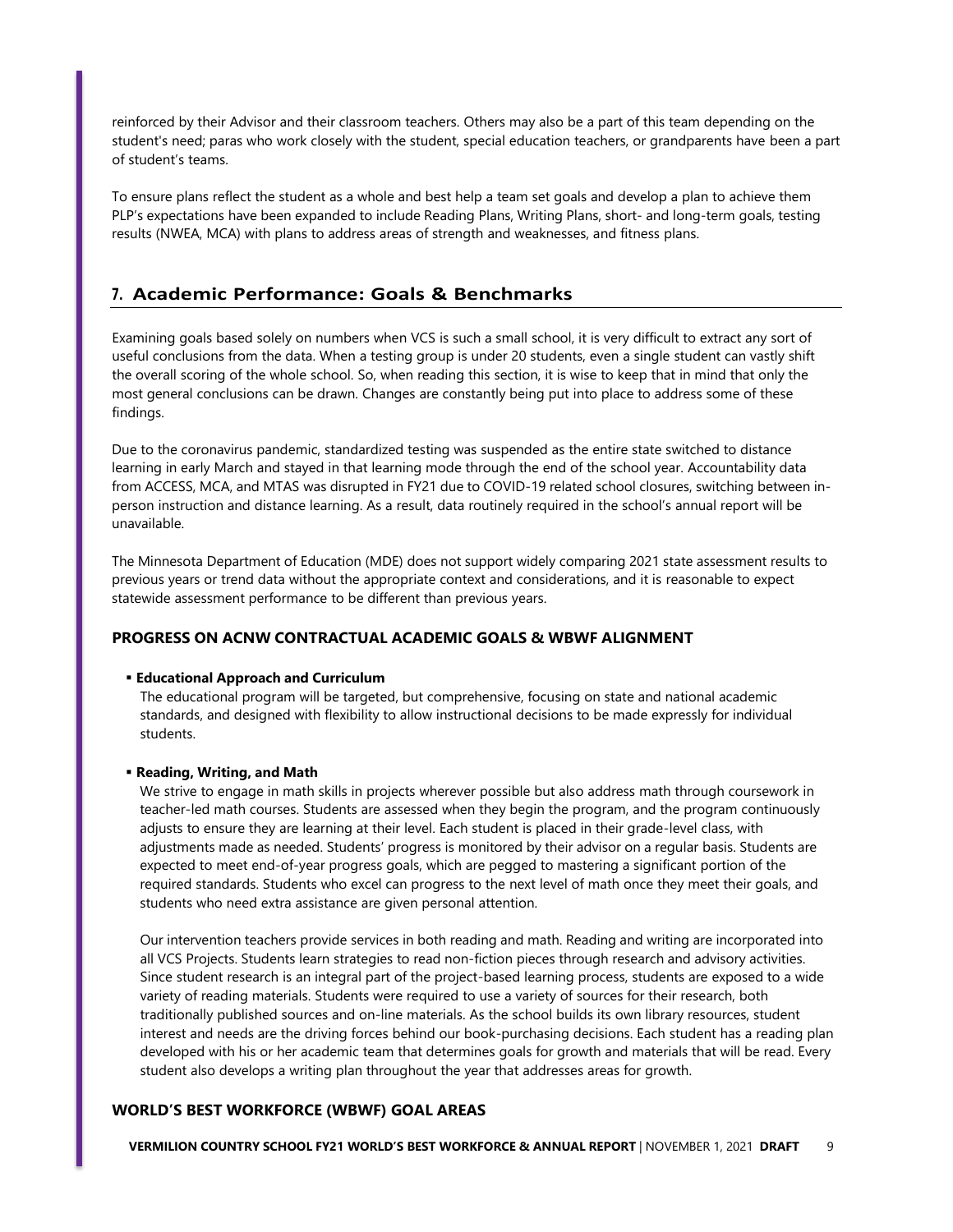- **Achievement Gap Closure [AGC]:** All racial and economic achievement gaps between students are closed.
- **Career and College Ready [CCR]:** All students are career- and college-ready before graduating from high school.
- **Graduate from High School [GRAD]:** All students graduate from high school.

# **INDICATOR 1: MISSION RELATED OUTCOMES**

**Goal:** Students at VCS will demonstrate personal growth through the successful completion of an ILP that includes credit tracking, attendance, community service, environmental education, and social-emotional learning.

**WBWF Goal Areas Addressed by this Goal:** Career and College Ready

### **Key Measures & Results for this Goal:**

Measure 1.1 [CCR] - the aggregate percentage of students that successfully meet their Individualized Learning Plan (ILP) goals in the year will be at least 80%.

**FY21 Results:** 100% of students demonstrated personal growth through their ILP.

# **INDICATOR 2: ENGLISH LANGUAGE LEARNERS**

VCS does not have any English Language Learner students enrolled.

### **INDICATOR 3: READING GROWTH**

**Goal:** Students at VCS will demonstrate growth in reading as measured by state accountability tests and nationally normed assessments.

**WBWF Goal Areas Addressed by this Goal:** Career and College Ready

### **Key Measures & Results for this Goal:**

Measure 3.1 [CCR] - the average growth z-score for students grades 7 and 8 on state accountability tests will be equal to or greater than 0.00.

**FY21 Results:** Due to COVID-19, 2020-2021 Accountability data is not available.

Measure 3.2 [CCR] - the aggregate percentage of students grades 7 and 8 who achieve a positive z-score on state accountability tests will be greater than 50.0%.

**FY21 Results:** Due to COVID-19, 2020-2021 Accountability data is not available.

Measure 3.3 [CCR] - the aggregate percentage of students in grades 7-11 who meet their fall to spring NWEA RIT expected growth target will be at least 50%.

**FY21 Results:** Due to COVID-19, 2020-2021 Accountability data is not available.

### **INDICATOR 4: MATH GROWTH**

**Goal:** Students at VCS will demonstrate growth in math as measured by state accountability tests and nationally normed assessments.

**WBWF Goal Areas Addressed by this Goal:** Career and College Ready

### **Key Measures & Results for this Goal:**

Measure 4.1 [CCR] - the average growth z-score for students grades 7 and 8 on state accountability tests will be equal to or greater than 0.00.

**FY21 Results:** Due to COVID-19, 2020-2021 Accountability data is not available.

Measure 4.2 [CCR] - the aggregate percentage of students grades 7 and 8 who achieve a positive z-score on state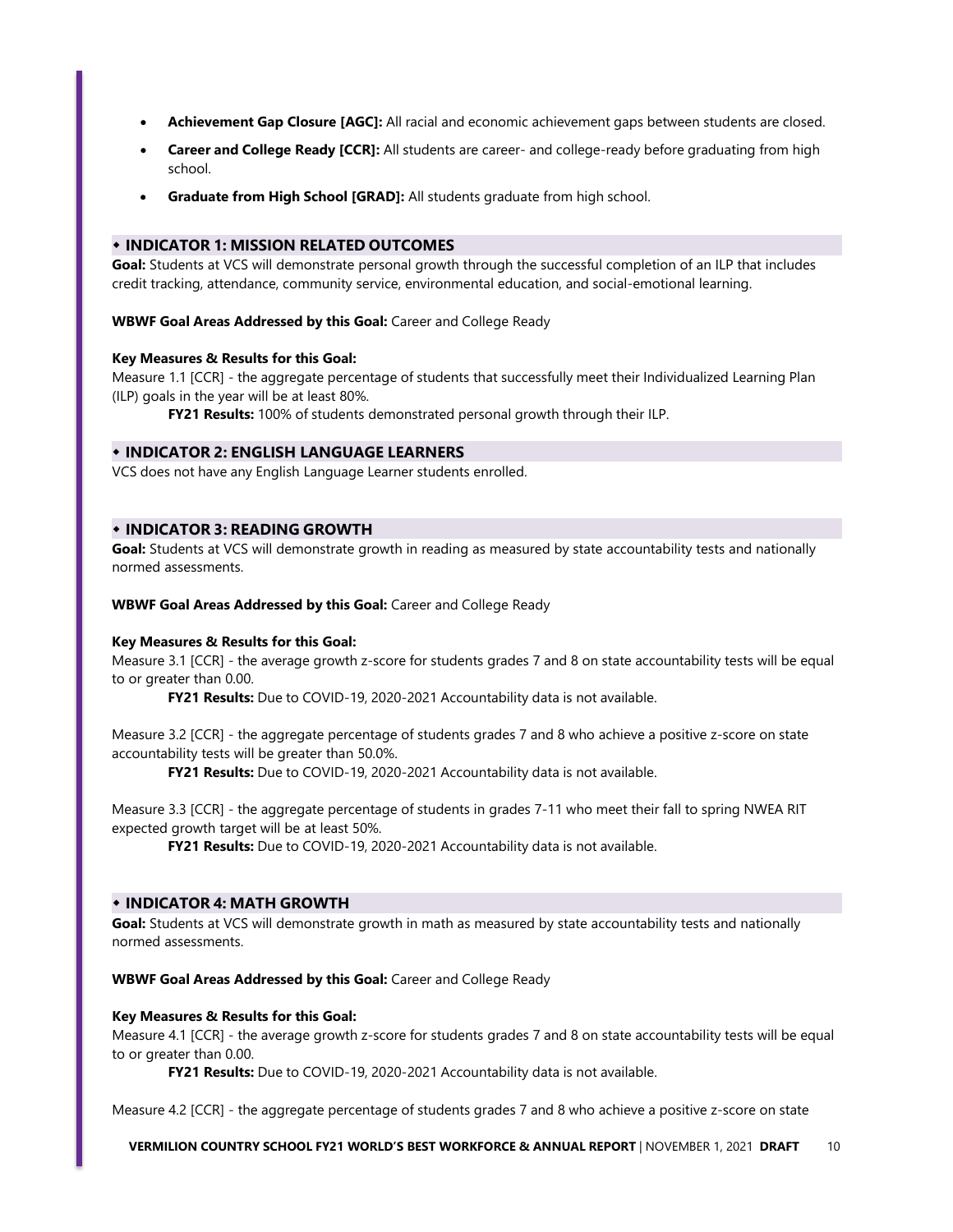accountability tests will be greater than 50.0%.

**FY21 Results:** Due to COVID-19, 2020-2021 Accountability data is not available.

Measure 4.3 [CCR] - the aggregate percentage of students in grades 7-11 who meet their fall to spring NWEA RIT expected growth target will be at least 50%.

**FY21 Results:** Due to COVID-19, 2020-2021 Accountability data is not available.

### **INDICATOR 5: READING PROFICIENCY**

Goal: Students at VCS will demonstrate proficiency in reading as measured by state accountability tests.

**WBWF Goal Areas Addressed by this Goal:** Achievement Gap Closure, Career and College Ready

### **Key Measures & Results for this Goal:**

Measure 5.1 [CCR] - the school's aggregate proficiency index score will increase by at least 5.0 points from the baseline proficiency index score (FY15-FY17 baseline score – 55.8) OR be equal to or greater than that of the state for the same grades (7-8, 10).

**FY21 Results:** 44.4

Measure 5.2 [CCR] - the school's aggregate proficiency index score will be equal to or greater than that of the St. Louis County School District (ISD 2142) for the same grades (7-8, 10).

**FY21 Results:** Data not available.

Measure 5.3 [AGC] - the school's aggregate proficiency index score for the FRP subgroup will increase by at least 5.0 points from the baseline proficiency index score (FY15-FY17 baseline score – 51.0) OR be equal to or greater than that of the state for the same subgroup and the same grades (7-8, 10).

### **FY21 Results:** 37.5

Measure 5.4 [AGC] - the school's aggregate proficiency index score for the FRP subgroup will be equal to or greater than that of the St. Louis County School District (ISD 2142) for the same subgroup and the same grades (7-8, 10). **FY21 Results:** Data not available.

Measure 5.5 [AGC] - the school's aggregate proficiency index score for the Special Education subgroup will be equal to or greater than that of the state for the same subgroup and the same grades (7-8, 10).

**FY21 Results:** 50

Measure 5.6 [AGC] - the school's aggregate proficiency index score for the Special Education subgroup will be equal to or greater than that of the St. Louis County School District (ISD 2142) for the same subgroup and the same grades (7-8, 10).

**FY21 Results:** Data not available.

# **INDICATOR 6: MATH PROFICIENCY**

**Goal:** Students at VCS will demonstrate proficiency in math as measured by state accountability tests.

**WBWF Goal Areas Addressed by this Goal:** Achievement Gap Closure, Career and College Ready

### **Key Measures & Results for this Goal:**

Measure 6.1 [CCR] - the school's aggregate proficiency index score will increase by at least 8.0 points from the baseline proficiency index score (FY15-FY17 baseline score – 27.6) OR be equal to or greater than that of the state for the same grades (7-8, 11).

#### **FY21 Results:** 10

Measure 6.2 [CCR] - the school's aggregate proficiency index score will be equal to or greater than that of the St.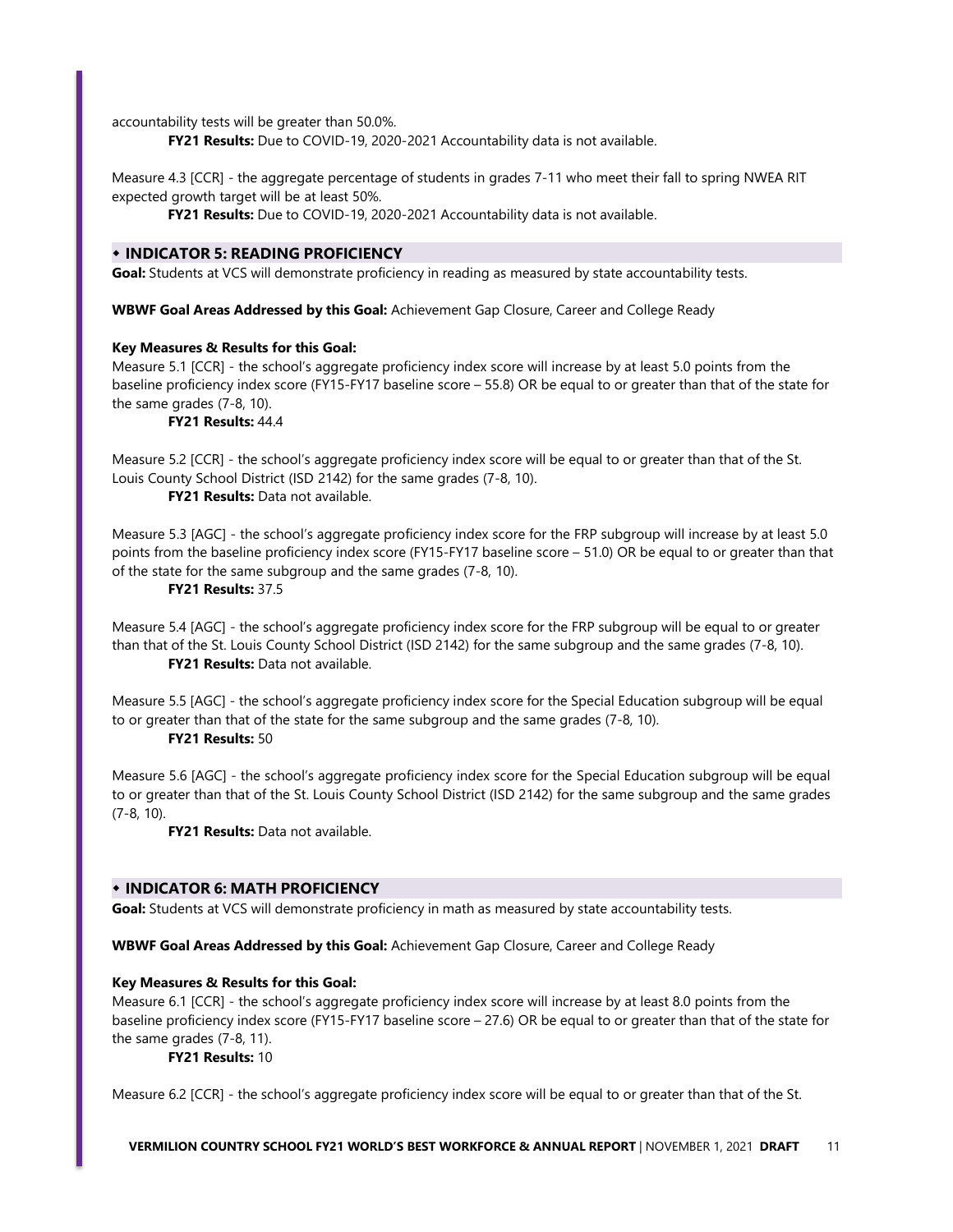Louis County School District (ISD 2142) the same grades (7-8, 11). **FY21 Results:** Data not available.

Measure 6.3 [AGC] - the school's aggregate proficiency index score for the FRP subgroup will increase by at least 8.0 points from the baseline proficiency index score (FY15-FY17 baseline score – 24.3) OR be equal to or greater than that of the state for the same subgroup and the same grades (7-8, 11).

### **FY21 Results:** 0

Measure 6.4 [AGC] - the school's aggregate proficiency index score for the FRP subgroup will be equal to or greater than that of the St. Louis County School District (ISD 2142) for the same subgroup and the same grades (7-8, 11). **FY21 Results:** Data not available.

Measure 6.5 [AGC] - the school's aggregate proficiency index score for the Special Education subgroup will be equal to or greater than that of the state for the same subgroup and the same grades (7-8, 11).

### **FY21 Results:** 0

Measure 6.6 [AGC] - the school's aggregate proficiency index score for the Special Education subgroup will be equal to or greater than that of the St. Louis County School District (ISD 2142) for the same subgroup and the same grades (7-8, 11).

**FY21 Results:** Data not available.

# **INDICATOR 7: SCIENCE PROFICIENCY (AND GROWTH)**

Goal: Students at VCS will demonstrate proficiency in science as measured by state accountability tests.

**WBWF Goal Areas Addressed by this Goal:** Achievement Gap Closure, Career and College Ready

### **Key Measures & Results for this Goal:**

Measure 7.1 [CCR] - the school's aggregate proficiency index score will increase by at least 6.0 points from the baseline proficiency index score (FY15-FY17 baseline score – 41.0) OR be equal to or greater than that of the state for the same grades (7-8, 11).

# **FY21 Results:** 57.1

Measure 7.2 [CCR] - the school's aggregate proficiency index score will be equal to or greater than that of the St. Louis County School District (ISD 2142) for the same grades (8, High School).

**FY21 Results:** Data not available.

Measure 7.3 [AGC] - the school's aggregate proficiency index score for the FRP subgroup will increase by at least 8.0 points from the baseline proficiency index score (FY15-FY17 baseline score – 27.6) OR be equal to or greater than that of the state for the same subgroup and the same grades (8, High School).

### **FY21 Results:** 58.3

Measure 7.4 [AGC] - the school's aggregate proficiency index score for the FRP subgroup will be equal to or greater than that of the St. Louis County School District (ISD 2142) for the same subgroup and the same grades (8, High School).

# **FY21 Results:** Data not available.

Measure 7.5 [AGC] - the school's aggregate proficiency index score for the Special Education subgroup will be equal to or greater than that of the state for the same subgroup and the same grades (8, High School). **FY21 Results:** 75.

Measure 7.6 [AGC] - the school's aggregate proficiency index score for the Special Education subgroup will be equal to or greater than that of the St. Louis County School District (ISD 2142) for the same subgroup and the same grades (8, High School).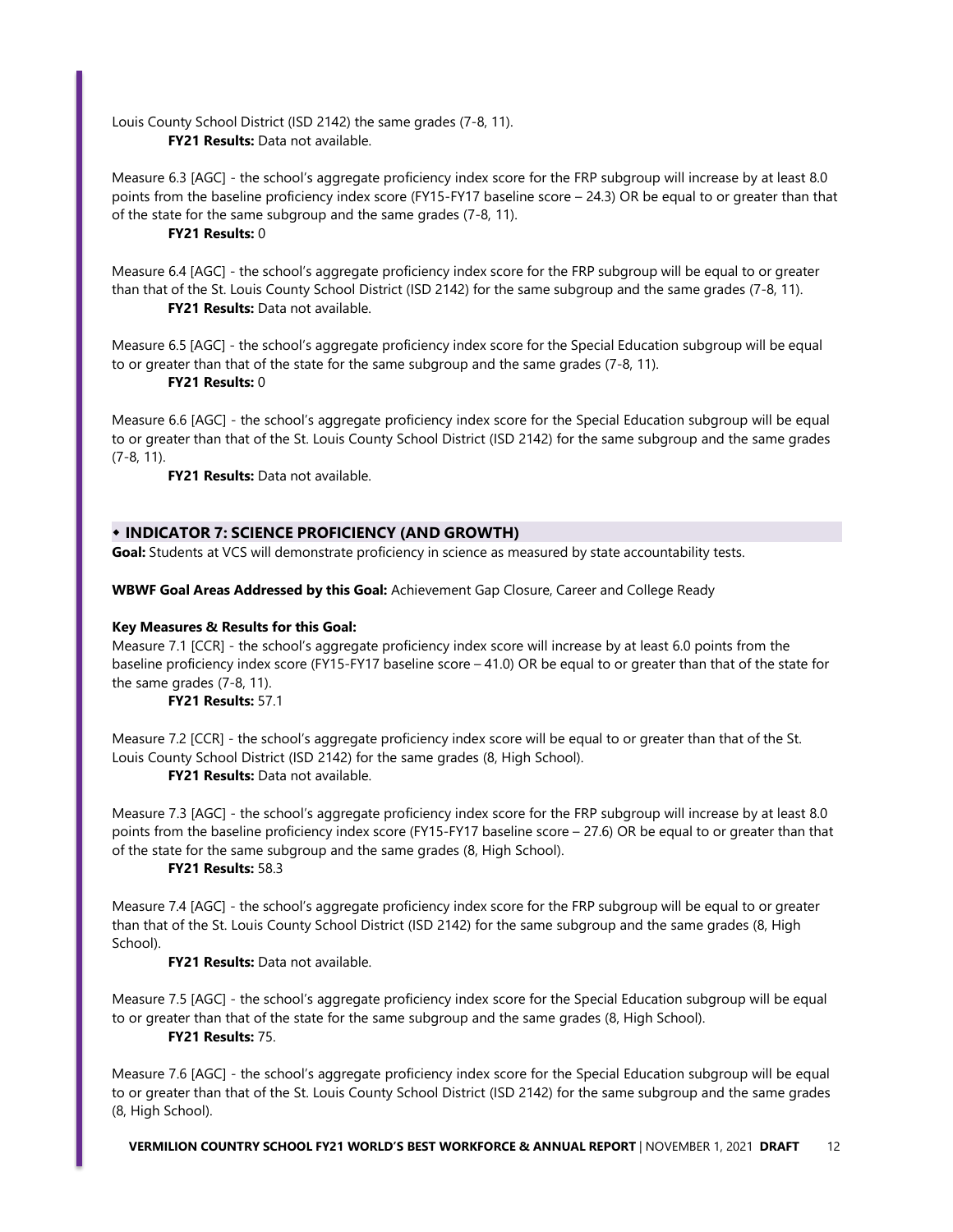**FY21 Results:** Data not available.

# **INDICATOR 8: PROFICIENCY OR GROWTH IN OTHER CURRICULAR AREAS OR EDUCATIONAL PROGRAMS**

VCS does not have a contractual goal in this optional indicator area.

### **INDICATOR 9: POST SECONDARY READINESS**

**Goal:** Students at VCS will demonstrate readiness for post-secondary success.

**WBWF Goal Areas Addressed by this Goal:** Career and College Ready, Graduate from High School

### **Key Measures & Results for this Goal:**

Measure 9.1 [GRAD] - the school's aggregate 7-year graduation rate will be at least 67.0%. **FY21 Results:** Data not available.

Measure 9.2 [CCR] - the aggregate percentage of graduates that earn at least one college credit prior to graduation will be at least 20%.

### **FY21 Results:** 38%.

Measure 9.3 [CCR] - the aggregate percentage of graduates that are accepted into at least one post-secondary option (college/university, military, apprenticeship, post-secondary training program) prior to graduation will be at least 65%. **FY21 Results:** Data not available.

Measure 9.4 [CCR] - the aggregate percentage of graduating students who earn a score of college or career ready or needing no more than one semester of remediation on one of three assessments (ACT, Accuplacer, and ASVAB) will be at least 50%.

**FY21 Results:** Data not available.

# **INDICATOR 10: ATTENDANCE**

**Goal:** Students at VCS will attend the school at high rates.

**WBWF Goal Areas Addressed by this Goal:** none

**Key Measures & Results for this Goal:**

Measure 10.1 - the average of the school's annual attendance rates will be at least 88.0%. **FY21 Results:** The average attendance for the school year was 63.9%

Measure 10.2 - on average, 75% of students will have an annual attendance rate of 90% or higher.

**FY21 Results:** The percentage of students with an annual attendance rate of 90% or higher was 23.6%.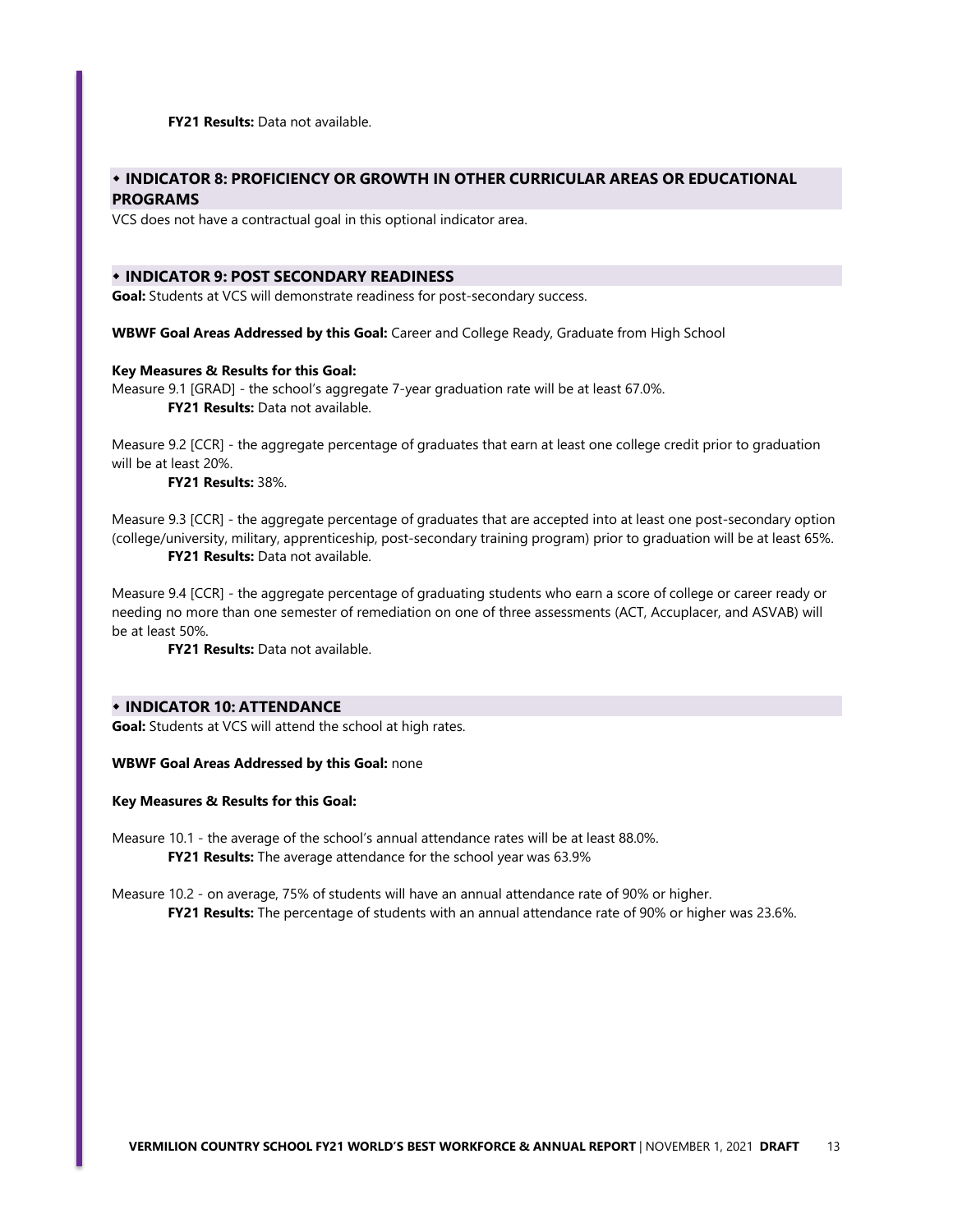# **8. Educational Effectiveness: Assessment & Evaluation**

The goal of educational effectiveness is to measure how well the school is performing on a range of measures including: high quality instruction, rigorous curriculum, use of instructional technology, and an effective collaborative professional culture. VCS is currently working on all these areas and making significant strides to providing a strong academic program.

Instructional technology continued this past year through a Blandin Grant which provided a new piano lab, a new computer lab, and SmartBoards for all teachers. In addition, the upgraded gigabit internet connection provided enhanced stability for both students and staff.

The coronavirus pandemic changed the assessment/evaluation focus dramatically. Both students and teachers had to adapt to a new way of learning and teaching. In the prior school year, regular classroom learning was interrupted which resulted in learning loss in all subject areas. The focus for the year was to address any learning loss from the prior year while covering the core essentials in each subject area.

**Teacher Equity Data:** Address the school's process for examining the equitable distribution of experienced and qualified teachers across the district and within school sites using data, including how the school uses this data to set forth strategies to ensure low-income and minority children are not taught at higher rates than other children by inexperienced, ineffective, or out-of-field teachers.

- Due to our small size, all students are taught by all teachers throughout the school day.
- Percentage of experienced educators (more than three years of teacher experience): 100%
- Percentage of licensed educators teaching in the area(s) in which they are licensed: 100%
- Percentage of educators with advanced degrees (a master's degree or more): 0%

Describe the school's strategies to increase equitable access to effective and diverse teachers.

When a position becomes available, it is posted on our website, advertised in the local newspaper, and posted on a state-wide job search website. We encourage all our current employees to get the word out among their family and friends. We also strive for displaying the diversity of our student population within our Facebook page and news articles.

# **9. Student & Parent Satisfaction**

Due to the coronavirus pandemic, we did not issue an end-of-school year survey asking for overall feedback. Instead, we consistently surveyed our students throughout the year to meet their needs and ensure they had what they needed to be successful. In our communication with parents, we did request they contact us if they felt they had concerns or issues. Staff responded to any inquiry as best as we could.

# **10. Environmental Education**

The mission of Vermilion Country School's authorizer, Osprey Wilds, is to instill a connection and commitment to the environment in people of all communities through experiential learning. Osprey Wilds defines environmental education as the implementation of values and strategies that foster learning and create environmentally literate citizens who engage in creating healthy outcomes for individuals, communities, and the Earth. The overarching goal of environmental education is an environmentally literate citizenry. The test of environmental literacy is the capacity of an individual to work individually and collectively toward sustaining a healthy natural environment. This requires sufficient awareness, knowledge, skills, and attitudes in order to create a healthy planet where all people live in balance with the Earth.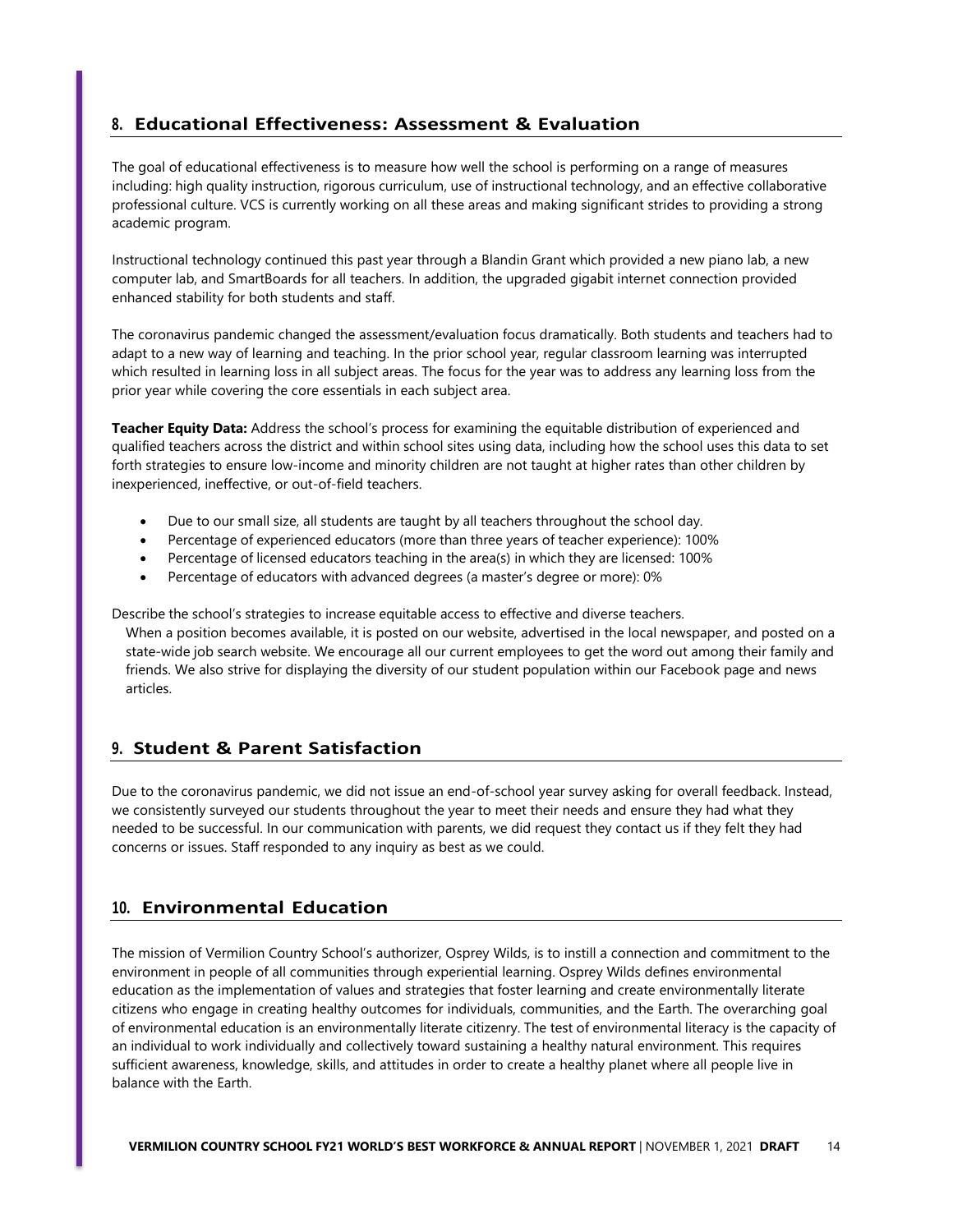As part of our contract with our authorizer, we have agreed to the following environmental education goal:

Staff, students and parents at Vermilion Country School will increase their environmental literacy, and develop the knowledge, skills and attitudes to support a sustainable, healthy environment.

To meet the above goal, Vermilion Country School has agreed to provide opportunities to instill a connection and commitment to the environment through experiential learning.

### **INDICATOR AREA 1: AWARENESS**

Students demonstrate an awareness of the relationship between the environment and human life and the diversity of life that shares the earth with humans.

**Goal**: Students and staff at VCS have the awareness or are increasing their awareness of the relationship between the environment and human life.

#### **Strategy 1.1**

- VCS weekly EE topics are implemented into school curriculum.
- A Pre/Post quiz on general environmental awareness will be administered.

### **Evaluation method 1.1**

 At least 80% of all VCS students grades 7-12 will be able to correctly identify at least 80% of environmental awareness issues on pre vs posttest survey in the year.

# **INDICATOR AREA 2: KNOWLEDGE**

Students have knowledge of how natural systems function and how human systems interact with and depend on them.

**Goal**: Students and staff at VCS have the knowledge, or are increasing their knowledge, of human and natural systems and processes.

#### **Strategy 2.1**

 Schoolwide common language development and experiences that are EE standard centered, developing an academic scientific language related to EE terms.

#### **Evaluation method 2.1**

 At least 80% of all VCS students grades 7-12 will be able to correctly identify at least 80% of species by scientific terminology of 'their place' in pre-observation vs post-observation during the year.

### **INDICATOR AREA 3: ATTITUDES**

Students demonstrate respect and concern for the earth's health and the motivation to participate in environmental stewardship.

**Goal**: Students and faculty at VCS establish a baseline attitude to develop and positively increase, appreciate and show concern for the environment.

### **Strategy 3.1**

Students and staff will develop an EE philosophy in line with the EE standards.

#### **Evaluation method 3.1**

 At least 80% of all VCS students grades 7-12 will be able to correctly demonstrate an understanding of how 'their place' could be impacted environmentally and describe why humans should be concerned about those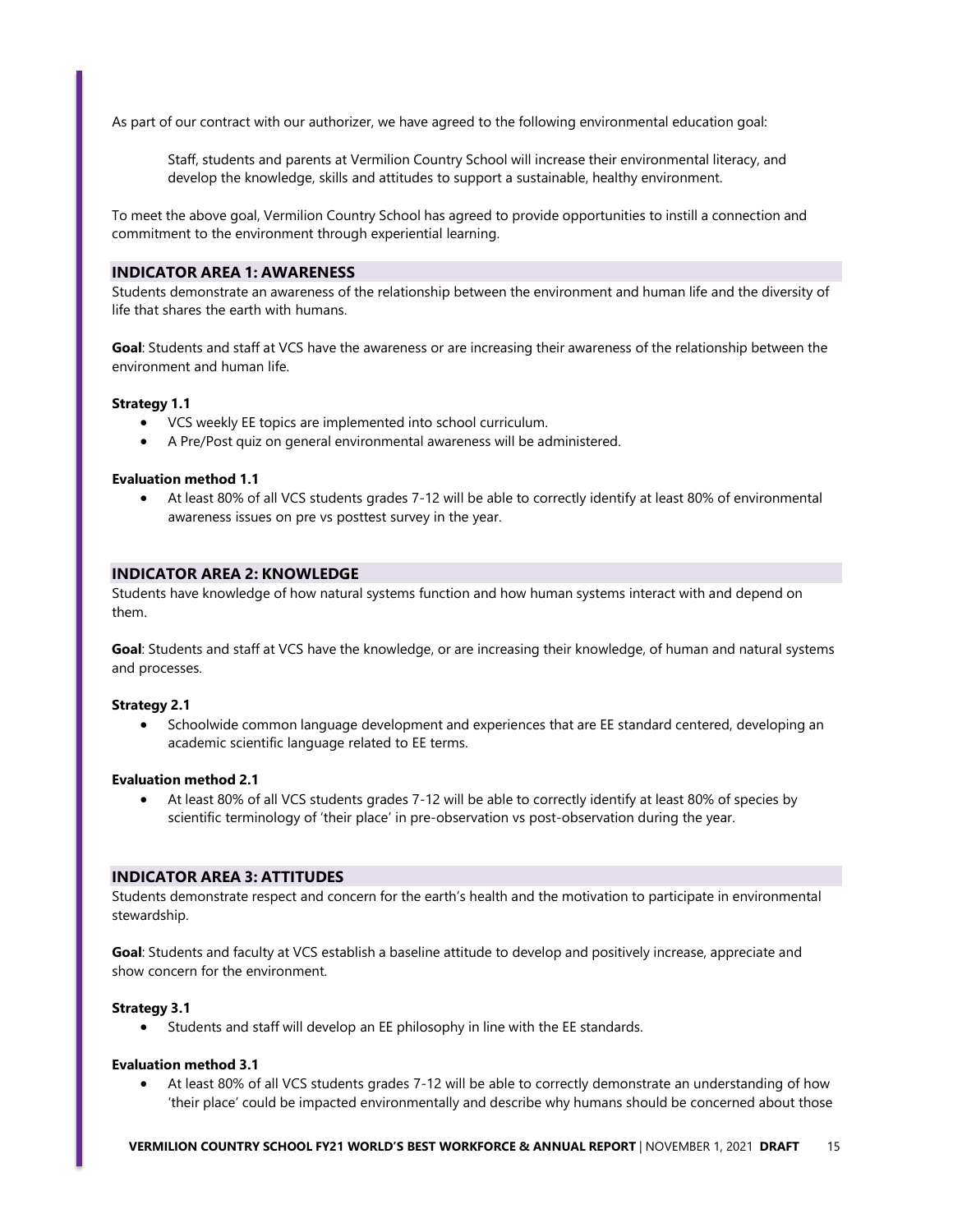impacts through reflection entries as part of their journal of 'their place' through the year by scoring at least a 3 out of 4 on the project rubric.

### **INDICATOR AREA 4: SKILLS**

Students possess the skills needed to identify and critically analyze environmental issues, and to contribute to resolving the root of environmental challenges.

**Goal**: Students and faculty at VCS have or are increasing their problem solving and critical thinking skills as it relates to the environment and human life.

### **Strategy 4.1**

• Identify a problem within an EE topic and find possible solutions utilizing data collection/organization

#### **Evaluation method 4.1**

 At least 80% of all VCS students grades 7-12 will be able to correctly demonstrate data collection, analyzing, and reporting skills of an environmental issue as related to 'their place' during the year by scoring at least a 3 out of 4 on the project rubric.

### **INDICATOR AREA 5: ACTION**

Students have the capacity or are increasing their capacity to perceive and interpret the health of environmental and social systems and take appropriate action to maintain, restore, or improve the health of those systems.

**Goal**: Students and staff at VCS demonstrate the capacity, or are increasing their capacity, to work individually and collectively toward sustaining a healthy natural environment.

#### **Strategy 5.1**

 Over the course of the year, VCS students will incorporate at least one EE related CS activity that is tied to the completion their Expo Day project.

#### **Evaluation method 5.1**

 At least 80% of all VCS students grades 7-12 will be able to correctly implement an EE related CS activity related to an aspect of 'their place' and successfully incorporate the results of that activity into their year-end expo day project, scoring at least a 3 out of 4 as determined by the project rubric.

### **11. Governance & Management**

**Includes Annual Board Training & Administrator Professional Development Report(s)**

### **BOARD OF DIRECTORS**

During the 2020-2021 school year, the board consisted of three community members, two teachers, and one parent.

The board is a non-majority board, which means the board retains a balance between the three types of board members, and no single type can hold a majority of seats. The board operates on a consensus model. The board elections are held at the annual meeting in February. The board has been starting to look at longer term issues of policy and staffing to create a sustainable organization.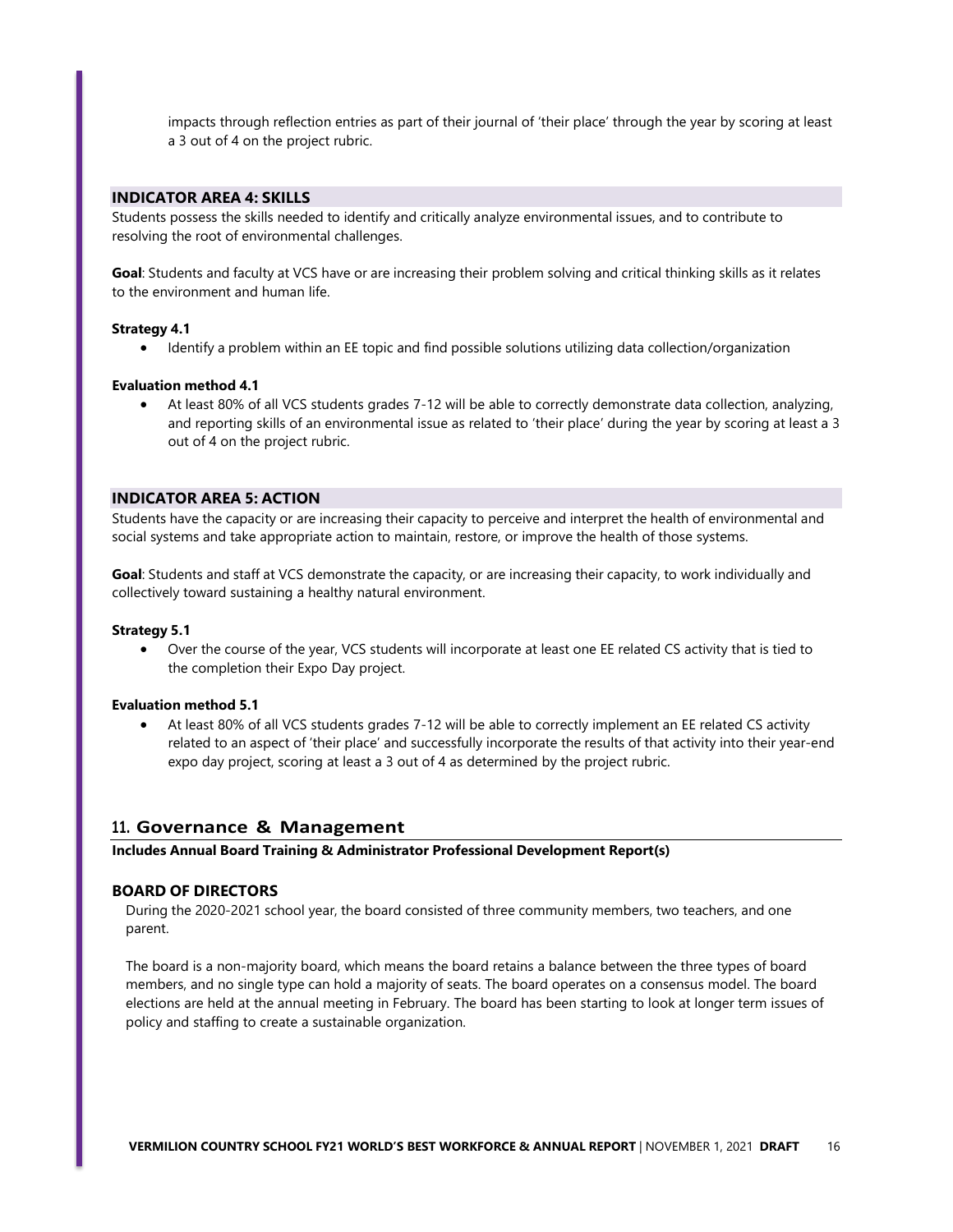| <b>Member Name</b>                                   | <b>Board</b><br><b>Position</b> | <b>Affiliation</b>         | <b>Date</b><br><b>Elected</b> | Date<br><b>Seated</b> | <b>Term End</b><br><b>Date</b> |
|------------------------------------------------------|---------------------------------|----------------------------|-------------------------------|-----------------------|--------------------------------|
| Jodi Summit<br>vcs.charter@gmail.com                 | Chair                           | Community<br>Member        | 2/23/17                       | 1/1/13                | 3/30/23                        |
| Karin Schmidt<br>kschmidt@vermilioncountry.org       | Secretary                       | Teacher                    | 2/24/16                       | 3/23/16               | 3/30/22                        |
| Paula Herbranson<br>pherbranson@vermilioncountry.org | Member                          | Teacher                    | Appointed                     | 12/20/18              | 3/30/21                        |
| <b>Richard Larmouth</b><br>sisuyski@msn.com          | Treasurer                       | Community<br>Member        | 2/28/19                       | 3/30/19               | 3/30/22                        |
| Kristin Krings                                       | Member                          | Parent                     |                               |                       |                                |
| Marit Kringstad<br>marit@nordic-home.com             | Community                       | Community<br>Member        | 2/28/19                       | 3/30/19               | 3/30/21                        |
| Pam Zahn<br>pzahn@vermilioncountry.org               | Ex-Officio                      | <b>Business</b><br>Manager | <b>NA</b>                     | <b>NA</b>             | <b>NA</b>                      |
| Frank Zobitz<br>fzobitz@vermilioncountry.org         | Ex-Officio                      | School Leader              | <b>NA</b>                     | <b>NA</b>             | <b>NA</b>                      |

# **BOARD TRAINING AND DEVELOPMENT**

Vermilion Country School board members have all attended the required initial board member training. The school subscribes to an online board training system, CharterSource, which means our board members do not need to travel to the Twin Cities for the required initial training. CharterSource is now also offering some advanced training, which we are looking at for annual training needs.

| <b>Initial Training</b> |                      |                           |                                  |                       |
|-------------------------|----------------------|---------------------------|----------------------------------|-----------------------|
| <b>Board Member</b>     | <b>Original Date</b> | <b>Board's Role &amp;</b> | <b>Employment Policies &amp;</b> | <b>Financial</b>      |
| <b>Name</b>             | <b>Seated</b>        | <b>Responsibilities</b>   | <b>Practices</b>                 | <b>Management</b>     |
| Jodi Summit             | 1/1/13               | 10/26/13 MSBA             | 10/26/13 MSBA                    | 10/26/13 MSBA         |
| Karin Schmidt           | 3/23/16              | 4/23/16 St Thomas         | 4/23/16 St Thomas                | 4/23/16 St Thomas     |
| Paula Herbranson        | 12/20/18             | 4/25/19 CharterSource     | 4/25/19 CharterSource            | 4/25/19 CharterSource |
| Dick Larmouth           | 3/30/18              | 4/25/19 CharterSource     | 4/25/19 CharterSource            | 4/25/19 CharterSource |
| Marit Kringstad         | 3/30/18              | 1/15/20 CharterSource     | 1/15/20 CharterSource            | 1/15/20 CharterSource |

| <b>Board Member</b> |  |
|---------------------|--|
| <b>Name</b>         |  |
| Jodi Summit         |  |
| Karin Schmidt       |  |
| Richard Larmouth    |  |
| Marit Kringstad     |  |
| Paula Herbranson    |  |
| Kristin Krings      |  |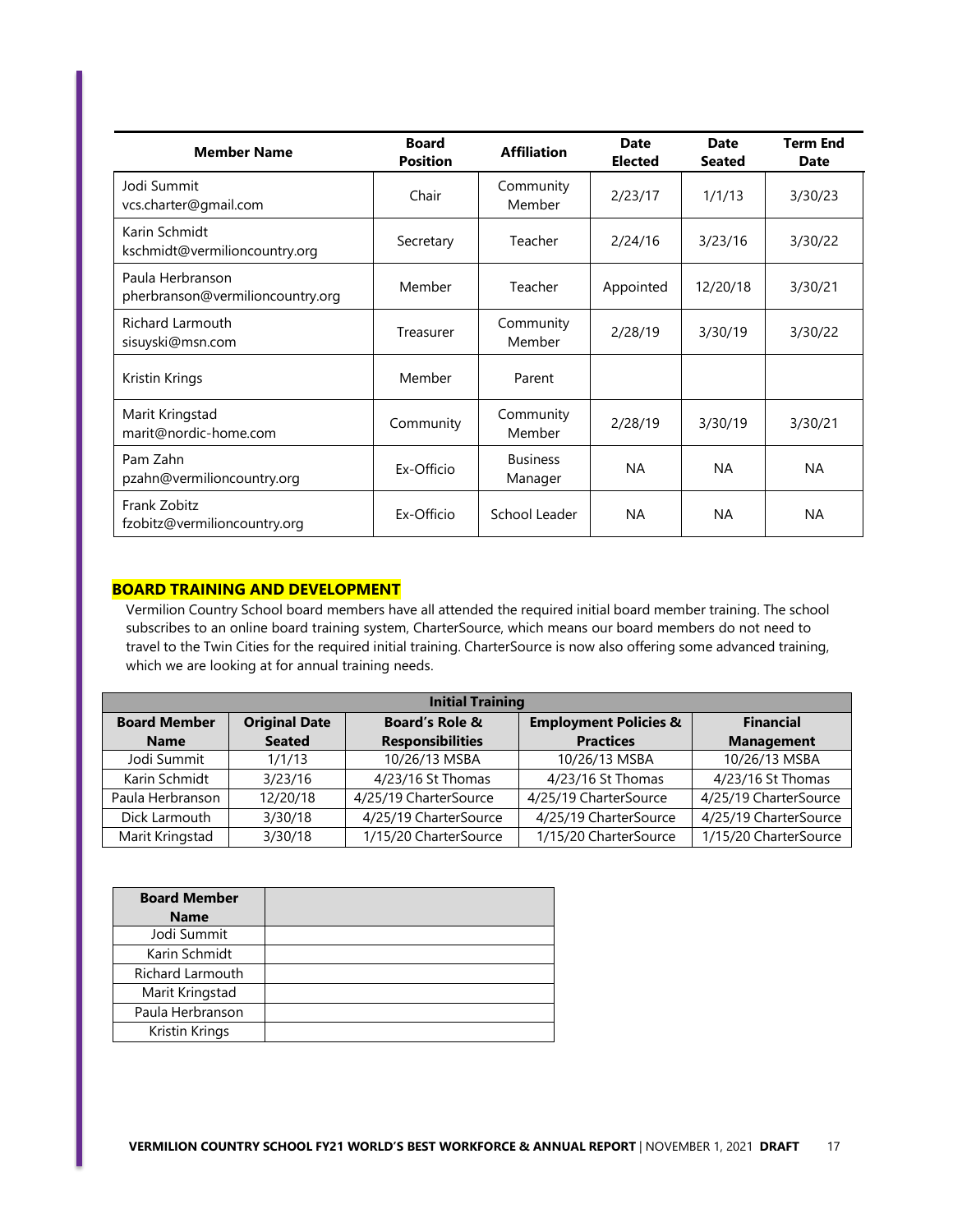### **MANAGEMENT**

Vermilion Country School worked on a hybrid teacher/staff led management structure, based on the model of the Edvisions Cooperative, of which we are a member. Our entire staff meets weekly, on Wednesday afternoons, to discuss day-to-day operations, address concerns, and conduct trainings.

### **LIST OF ADMINISTRATORS/QUALIFICATIONS**

Frank Zobitz, Director

**Role/Responsibilities:** Provides day-to-day program management, ensures compliance with Minnesota Department of Education and our authorizer requirements, ensures that the school is working towards achieving our stated goals, works with the teaching/staff team, assists the board chair, updates our website to comply with state requirements, oversees the facility, works on student recruitment, supervises program assistants, helps develop the school budget, ensures that funds received are properly accounted for, works with our school business manager, and helps coordinate the annual audit.

### **PROFESSIONAL DEVELOPMENT PLAN FOR FRANK ZOBITZ, DIRECTOR**

Frank Zobitz has experience leading groups and people through his various roles as an IT Project Manager and as an Adjunct Professor. He has experience in all aspects of education (K-12 and post-secondary). His experience with school leadership has been serving in a supporting role to administration. Frank needs to learn the roles and responsibilities of serving in the director position.

### **PROFESSIONAL DEVELOPMENT GOALS/AREAS OF FOCUS FOR 2020-21:**

- The vision and mission of the school are effectively communicated to staff, parents, students, and community members.
- The core beliefs of the school vision are modeled for all stakeholders.
- Barriers to achieving the vision are identified, clarified, and addressed.
- Needed resources are sought and obtained to support the implementation of the school mission and goals.
- Operational procedures are designed and managed to maximize opportunities for successful learning.
- Potential problems and opportunities are identified.
- Effective problem-framing and problem-solving skills are used.
- Effective group-process and consensus-building skills are used.
- Available community resources are secured to help the school solve problems and achieve goals.

### **ACTIVITIES COMPLETED/PROGRESS/RESULTS FOR 2020-21:**

Professional Development Work completed this school year:

### **MN Depart of Ed Charter School Boot Camp**

October 7, 2020 October 21, 2020 November 18, 2020 December 16, 2020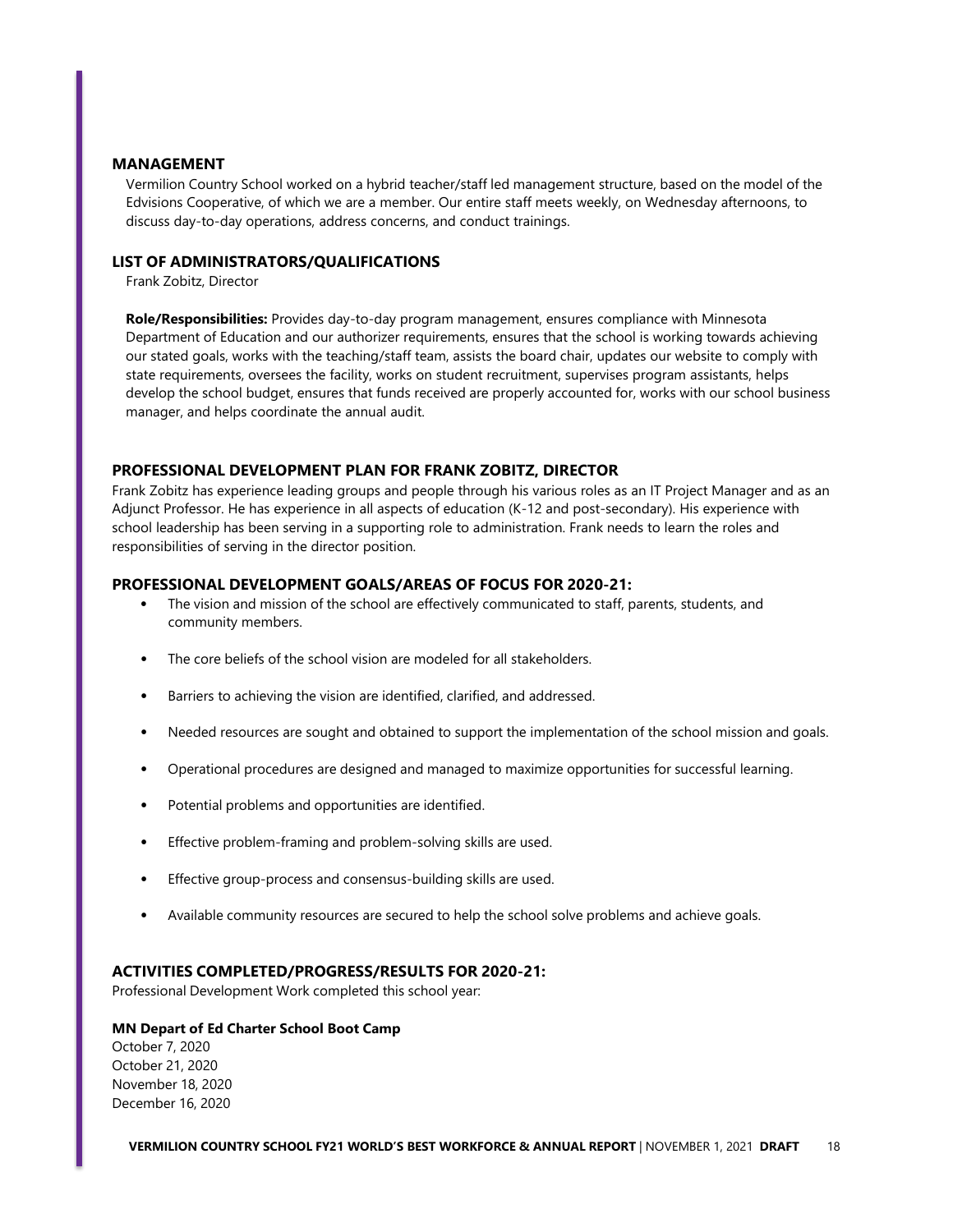January 20, 2021 February 17, 2021 March 17, 2021

Each session was roughly 4 hours in length

### **Emerging and Novice Charter School Leaders Network**

Program put on by Southwest Minnesota State University (SMSU)

February 12, 2021 March 12, 2021 April 9, 2021 May 14, 2021

Each session was 4 hours in length.

# **12. Staffing**

# **2020-21 LICENSED TEACHING STAFF**

| <b>Name</b>        | File # | <b>License and Assignment</b>                                                     | 2021-22<br>Status* | <b>Comments</b>              |
|--------------------|--------|-----------------------------------------------------------------------------------|--------------------|------------------------------|
| Al White           | 361622 | 7-12 Math                                                                         | R                  |                              |
| Paula Herbranson   | 351797 | 7-12 Life Sciences                                                                | R                  |                              |
| Karin Schmidt      | 343434 | Title I B.S. El. Ed; Music Minor;<br>Reading Specialist K-12                      | R                  |                              |
| <b>Brad Neyens</b> | 480853 | 5-12 Social Studies<br>OFP Emotional Behavior Disorders.<br>Learning Disabilities | NR.                | .50 Special Ed / .50 Teacher |

 $*$  R = Returning, NR = Not Returning

# **2020-21 TEACHER PROFESSIONAL DEVELOPMENT ACTIVITIES**

| <b>Name</b>      | File # | <b>Professional Development Attended</b>                                                                                                                                                                                                   |
|------------------|--------|--------------------------------------------------------------------------------------------------------------------------------------------------------------------------------------------------------------------------------------------|
| Al White         | 361622 | Osprey Wilds 2020-2021 EE workshop: Building racial equity and<br>inclusion in EE<br>Edvisions Spring Conversation Day March 12, 2021<br>Best Practices for Covid 19 Prevention in Schools – MDE – 9/3/2021                                |
| Paula Herbranson | 351797 | Osprey Wilds 2020-2021 EE workshop: Building racial equity and<br>inclusion in EE<br>National Agriculture in the Classroom: 2021 Conference" Field of<br>Dreams", June 29-July 1, 2021<br>Edvisions Spring Conversation Day March 12, 2021 |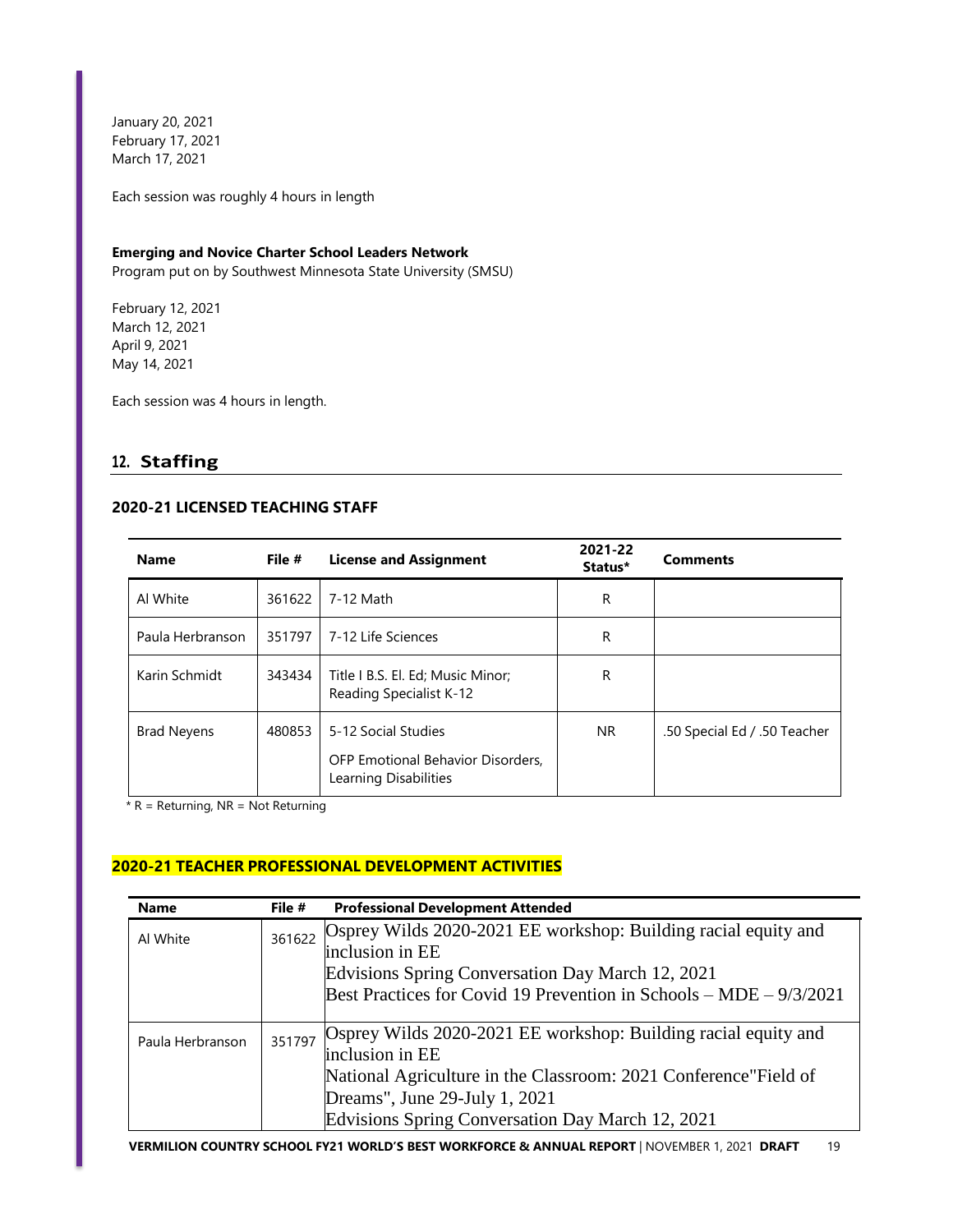|               |        | MN Agriculture in the Classroom: From the Farm to the Plate: Wheat<br>June 15 2021<br>MN Agriculture in the Classroom: Agriculture : Global to Local June<br>22, 2021<br>MN Agriculture in the Classroom: 'Sota Grown : July 13, 2021<br>MN Agriculture in the Classroom: Soils Fuels Success July 20, 2021 |
|---------------|--------|-------------------------------------------------------------------------------------------------------------------------------------------------------------------------------------------------------------------------------------------------------------------------------------------------------------|
| Karin Schmidt | 343434 |                                                                                                                                                                                                                                                                                                             |
|               |        | Keeping Kids Safe March 11 2021 1 hour<br>Speak Up at School June 30 <sup>th</sup> , 2021 1 hour<br>How to Teach online for classroom teacher March 21,2021 5<br>hours<br>Future of Education Spring 2021 1 hour<br>Osprey EE Teacher Workshop June 21, 2021 6 hours                                        |
|               |        | The Urgency of Awareness June 22, 2021 1 CEU credit                                                                                                                                                                                                                                                         |

# **TEACHER RETENTION**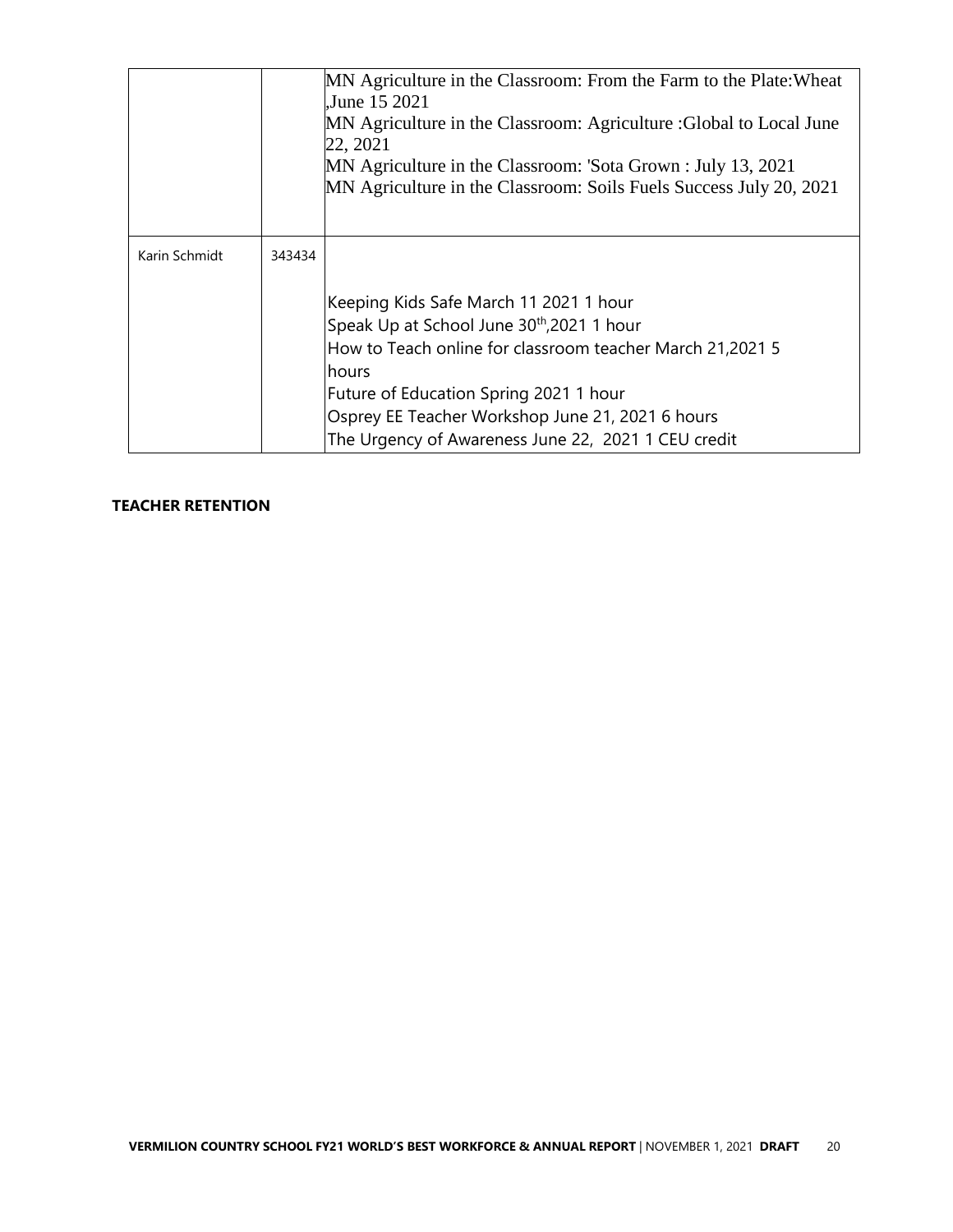| <b>Name</b>      | <b>Assignment</b>                                      | 2021-22<br>Status* | <b>Comments</b> |
|------------------|--------------------------------------------------------|--------------------|-----------------|
| Mandy Northrup   | Special Education Paraprofessional                     | NR.                |                 |
| Michele Maki     | Special Education Paraprofessional<br>Indian Education | R                  |                 |
| Amy Heglin       | Special Education Paraprofessional                     | R                  |                 |
| Jolene Herberg   | Office Manager                                         | R                  |                 |
| Cindy Pettinelli | Food Service Manager                                   | NR.                |                 |
| Mike Joint       | Special Education Paraprofessional                     | <b>NR</b>          |                 |

### **2020-21 NON-LICENSED STAFF**

 $*$  R = Returning, NR = Not Returning

# **13. Operational Performance**

Vermilion Country School has a wide range of operational areas to attend to everyday. Osprey Wilds as the school's authorizer evaluates the school in several areas to ensure all tasks are complying and meet MDE requirements. So far, the school has materially complied with applicable laws, rules, regulations, and provisions of the charter contract relating to:

- Relevant compliance and reporting requirements to the authorizer, state education agency, and/or federal authorities, including but not limited to:
	- o state reporting and applications, including but not limited to: MARSS, STARS, UFARS, EDRS, Q Comp, DIRS, lease aid
	- o TRA/PERA
- School website is compliant with statutory and authorizer expectations
	- Insurance coverage; the school facilities, grounds and transportation, including but not limited to:
		- o Fire inspections and related records
		- o Viable certificate of occupancy or other required building use authorization
- Physical space provides a safe, positive learning environment for students
- Appropriate and safe student transportation practices
- Health and safety, including but not limited to:
	- o nursing services and dispensing of pharmaceuticals
- Food service
- Emergency management plan;
	- o admission and enrollment rights of students, including but not limited to policies and practices related to admissions, lottery, waiting lists, fair and open recruitment

Due process and privacy rights of students, including but not limited to: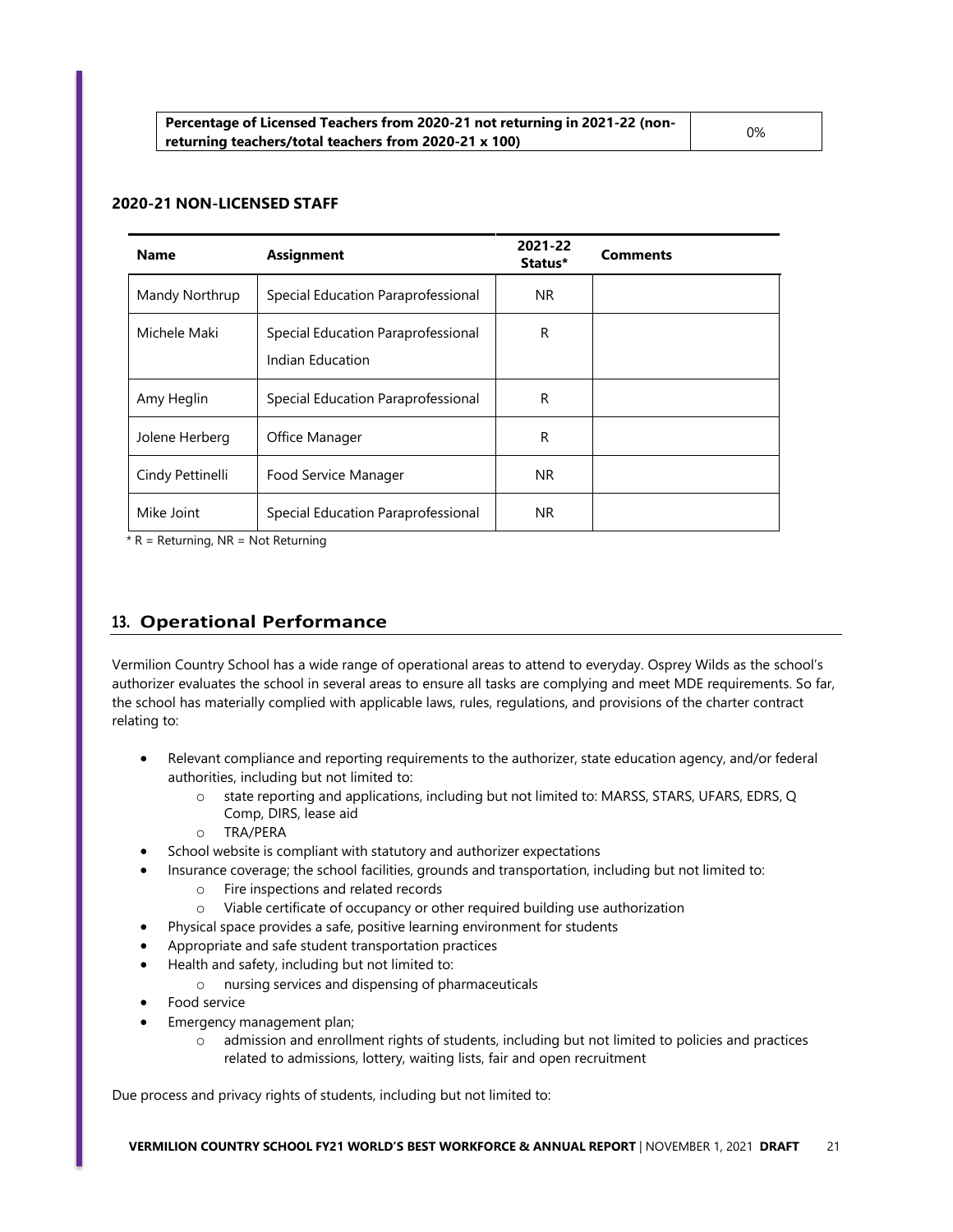- Due process protections, privacy, civil rights and students' liberties requirements, including First Amendment protections and the Establishment Clause restrictions prohibiting public schools from engaging in religious instruction
- Conduct of discipline pursuant to the Pupil Fair Dismissal Act
- Maintain the security of and provide access to students records under the Family Educational Rights and Privacy Act and other applicable authorities
- **•** Transfer of student records
- Employment including transparent hiring, evaluation and dismissal policies and practices
- Required background checks for all school employees

VCS leases their building from the City of Tower and in keeping with the non-traditional education program, the building is a former light industrial building. The main portion of the building is open with four advisory areas separated by short walls, the cafeteria, and library with dividing walls. Additional rooms in the building include a gym, woodworking shop, music room, science room, and office spaces. The kitchen next to the cafeteria provides both breakfast and lunch for approximately 40 people daily. All kitchen, bathroom, and public spaces are cleaned daily and the kitchen is passed for inspection by the local health dept. Transportation is provided daily for students, VCS currently has four vans and one small bus available for the various routes to Virginia, Ely, Bois Forte, Embarrass, and Tower-Soudan. The vehicles also double up as transportation for events, field trips, and activities.

VCS has procedures in place to ensure the health and safety of staff and students while on site. There are first aid kits and fire extinguishers located around the building. Staff has been trained on emergency procedures and drills are conducted on schedule and duly recorded. Administration and office staff have procedures in place for records and ensuring compliance with state and federal laws including discipline data, background checks, hiring procedures, and due process.

Engagement with parents and community is handled on several fronts depending on the event or area of need. The staff offers multiple opportunities for parents and community members to be involved including an online volunteer form, in building sign-ups, and contact through various mediums.

# **14. Finances**

For questions regarding school finances and for complete financials for 2020-21 and/or an organizational budget for 2021-22, contact:

**Name:** Jodi Summit **Position:** Board Chair **Phone:** 218-753-1246 **Email:** [jsummit@vermilioncountry.org](mailto:jsummit@vermilioncountry.org)

Pam Zahn (Business Manager) and Region1 (a nonprofit regional cooperative) provided accounting services for VCS for the 2020-21 school year.

Abdo, Eick, & Meyers LLP provide auditing services for the school.

Information presented below is derived from preliminary audit figures. The full financial audit will be completed and presented to the Minnesota Department of Education and Osprey Wilds no later than December 31, 2020.

| <b>FY21 Finances</b>      | Fund 1             | Fund 2             |
|---------------------------|--------------------|--------------------|
| <b>Total Revenues</b>     | \$632.265          | \$15,380           |
| <b>Total Expenditures</b> | \$686.598          | \$38,439           |
| Net Income                |                    |                    |
| <b>Total Fund Balance</b> | \$2,935 (negative) | \$23.059 (negative |

**VERMILION COUNTRY SCHOOL FY21 WORLD'S BEST WORKFORCE & ANNUAL REPORT** | NOVEMBER 1, 2021 **DRAFT** 22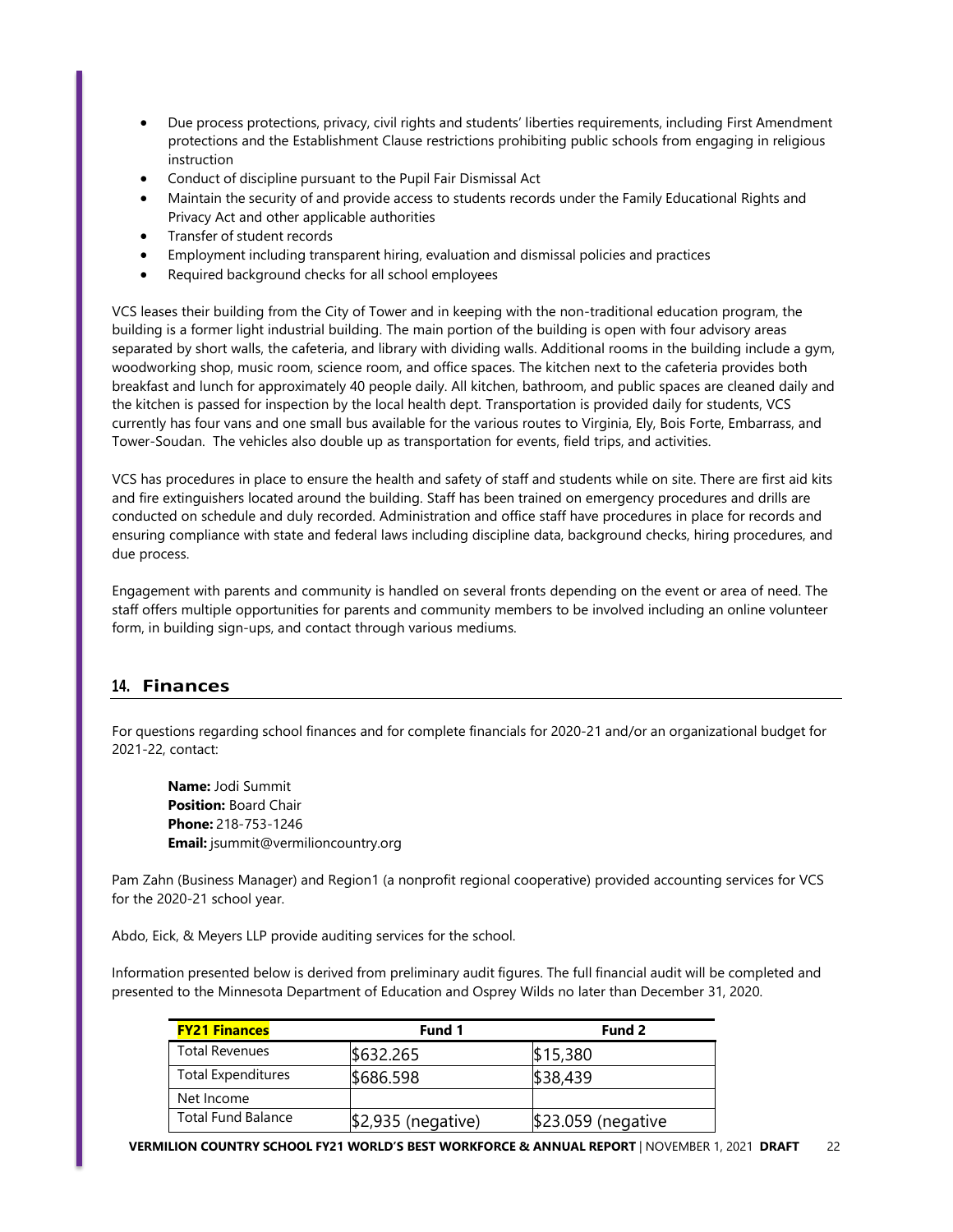### **Overview**

School financials are substantially influenced by enrollment and as VCS transitions from a startup school to an established the school the focus on financials is shifting from getting the primary capital in place to a sustainability model for the long term.

#### **Revenues**

Most of the funding for VCS came from state and federal sources. The CSP implementation grant provided much of the startup funding while state aid made up most of the operational funds to run the school. Regarding Fund 2 - Food Service, food programs at schools always run a deficit so funds were transferred from Fund 1 - General to Fund 2 - Food Service as needed to make up the difference.

For FY21, the financial team revised the budget several times, as changing conditions prompted the reallocation of resources and while the final audit hasn't occurred at the time of this report, estimates indicated the school ended up with a slight deficit.

### **Expenses**

Expenses at VCS were driven by student needs and so were re-projected during the year as necessary.

#### **Net Surplus or Deficit and Fund Balance**

VCS incurred additional expenditures during the COVID 19 Pandemic due to increased transportation, food service and janitorial expenditures to continue to serve our students at the caliber they are accustomed to while also ensuring a safe learning experience. COVID 19 has impacted our fund balance due to a loss of revenue from our budgeted Food Program revenue which will require a fund transfer to cover the shortages. VCS strives to increase our Fund 01 balance to adequately cover a two-month expenditure cycle.

### **World's Best Workforce Annual Budget**

No funds were specifically allocated to implementing WBWF in the 2020-21 school year as programs related to WBWF areas were already in place in some form and so are already accounted for in the budget. We don't foresee this changing in the near future unless requirements change.

### **15. Future Plans**

#### **Academic Program**

VCS evaluated the academic program at the end of the 2020-2021 school year and determined that students are becoming familiar with the project process and anticipate they will respond well to consistently increasing rigor. The proposed action items are as follows:

#### **Attendance**

Attendance was identified as a key issue at the end of the year with a significant number of students missing more than ten days of school. PBIS efforts will be redirected toward meeting this need.

#### **Literacy**

Reading scores are continuing to improve year over year, so we will be looking at regular language arts offerings in addition to intervention options within the MTSS/ADSIS framework.

#### **Math**

Math scores are starting to improve, so we will be looking at regular math offerings in addition to intervention options within the MTSS/ADSIS framework.